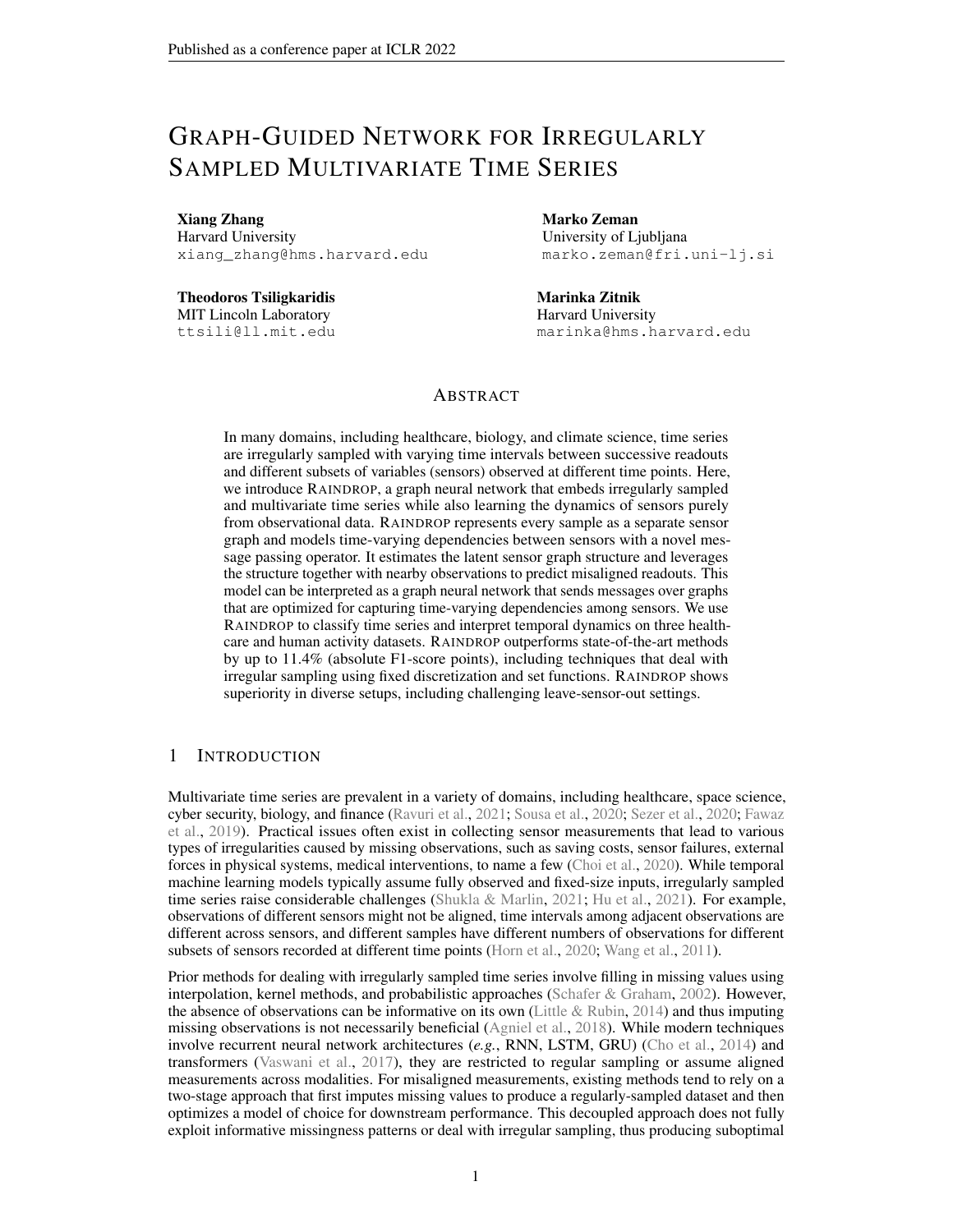performance [\(Wells et al.,](#page-12-4) [2013;](#page-12-4) [Li & Marlin,](#page-11-4) [2016\)](#page-11-4). Thus, recent methods circumvent the imputation stage and directly model irregularly sampled time series [\(Che et al.,](#page-10-6) [2018;](#page-10-6) [Horn et al.,](#page-10-3) [2020\)](#page-10-3).

Previous studies [\(Wu et al.,](#page-12-5) [2021;](#page-12-5) [Li et al.,](#page-11-5) [2020a;](#page-11-5) [Zhang et al.,](#page-13-0) [2019\)](#page-13-0) have noted that inter-sensor correlations bring rich information in modeling time series. However, only few studies consider relational structure of irregularly sampled time series, and those which do have limited ability in capturing inter-sensor connections [\(Wu et al.,](#page-12-5) [2021;](#page-12-5) [Shukla & Marlin,](#page-12-6) [2018\)](#page-12-6). In contrast, we integrate recent advances in graph neural networks to take advantage of relational structure among sensors. We learn latent graphs from multivariate time series and model time-varying inter-sensor dependencies through neural message passing, establishing graph neural networks as a way to model sample-varying and time-varying structure in complex time series.

Present work. To address the characteristics of irregularly sampled time series, we propose to model temporal dynamics of sensor dependencies and how those relationships evolve over time. Our intuitive assumption is that the observed sensors can indicate how the unobserved sensors currently behave, which can further improve the representation learning of irregular multivariate time series. We develop RAINDROP<sup>[1](#page-1-0)</sup>, a graph neural network that leverages relational structure to embed and classify irregularly sampled multivariate time series. RAINDROP takes *samples* as input, each sample containing multiple *sensors* and each sensor consisting of irregularly recorded *observations* (*e.g.*, in clinical data, an individual patient's state of health is recorded at irregular time intervals with different subsets of sensors observed at different times). RAINDROP model is inspired by how raindrops hit a surface at varying times and create ripple effects that propagate through the surface. Mathematically, in RAINDROP, observations (*i.e.*, raindrops) hit a sensor graph (*i.e.*, surface) asynchronously

<span id="page-1-1"></span>

Figure 1: The RAINDROP approach. For sample  $S_i$ , sensor u is recorded at time  $t_1$  as value  $x_{i,u}^{t_1}$ , triggering a propagation and transformation of neural messages along edges of  $S_i$ 's sensor dependency graph.

and at irregular time intervals. Every observation is processed by passing messages to neighboring sensors (*i.e.*, creating ripples), taking into account the learned sensor dependencies (Figure [1\)](#page-1-1). As such, RAINDROP can handle misaligned observations, varying time gaps, arbitrary numbers of observations, and produce multi-scale embeddings via a novel hierarchical attention.

We represent dependencies with a separate sensor graph for every sample wherein nodes indicate sensors and edges denote relationships between them. Sensor graphs are latent in the sense that graph connectivity is learned by RAINDROP purely from observational time series. In addition to capturing sensor dependencies within each sample, RAINDROP i) takes advantage of similarities between different samples by sharing parameters when calculating attention weights, and ii) considers importance of sequential sensor observations via temporal attention.

RAINDROP adaptively estimates observations based on both neighboring readouts in the temporal domain and similar sensors as determined by the connectivity of optimized sensor graphs. We compare RAINDROP to five state-of-the-art methods on two healthcare datasets and an activity recognition dataset across three experimental settings, including a setup where a subset of sensors in the test set is malfunctioning (*i.e.*, have no readouts at all). Experiments show that RAINDROP outperforms baselines on all datasets with an average AUROC improvement of 3.5% in absolute points on various classification tasks. Further, RAINDROP improves prior work by a 9.3% margin (absolute points in accuracy) when varying subsets of sensors malfunction.

### 2 RELATED WORK

Our work here builds on time-series representation learning and notions of graph neural networks and attempts to resolve them by developing a single, unified approach for analysis of complex time series.

Learning with irregularly sampled multivariate time series. Irregular time series are characterized by varying time intervals between adjacent observations [\(Zerveas et al.,](#page-13-1) [2021;](#page-13-1) [Tipirneni &](#page-12-7)

<span id="page-1-0"></span><sup>&</sup>lt;sup>1</sup>Code and datasets are available at [https://github.com/mims-harvard/Raindrop.](#page-12-7)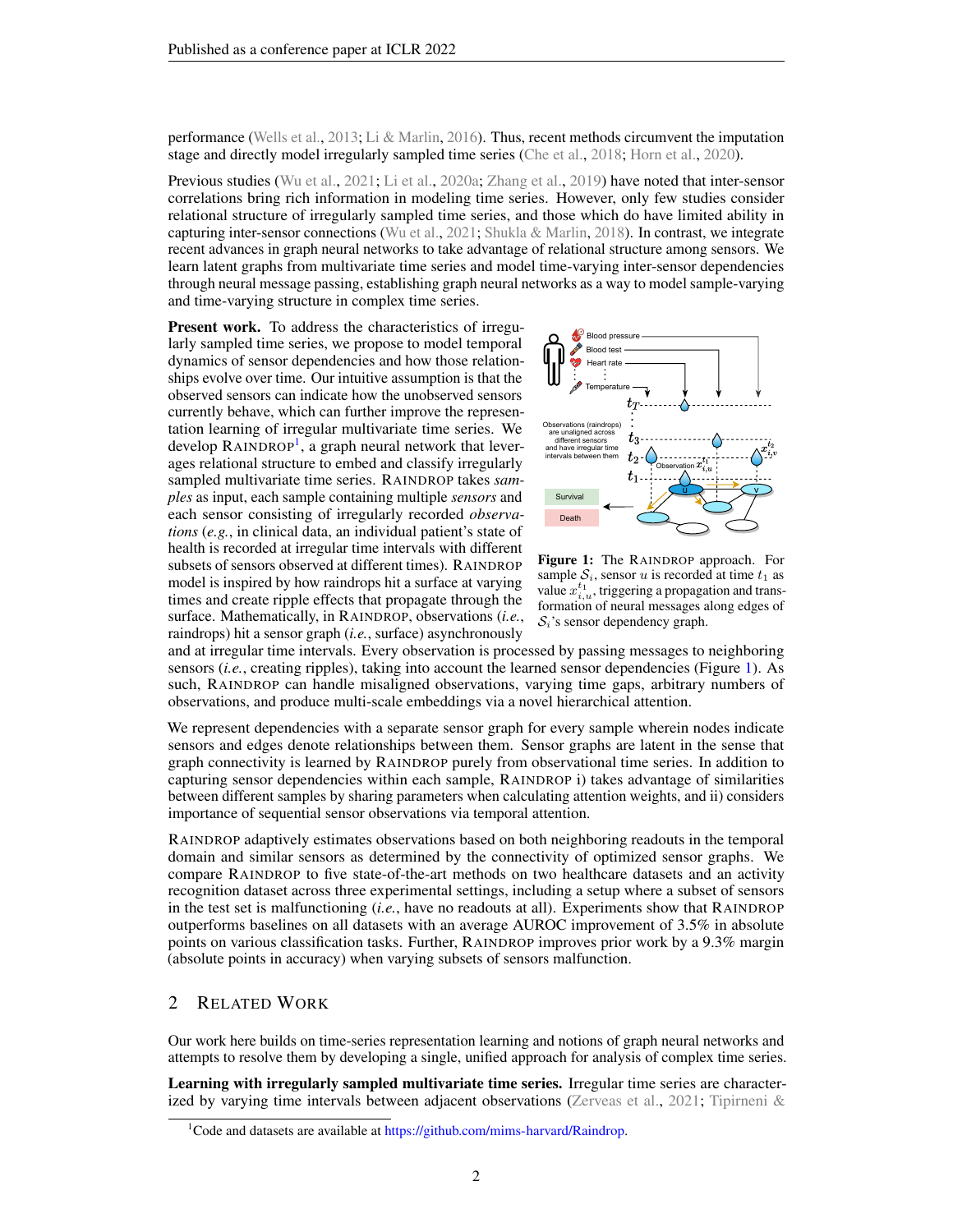[Reddy,](#page-12-7) [2021;](#page-12-7) [Chen et al.,](#page-10-7) [2020\)](#page-10-7). In a multivariate case, irregularity means that observations can be misaligned across different sensors, which can further complicate the analysis. Further, because of a multitude of sampling frequencies and varying time intervals, the number of observations can also vary considerably across samples [\(Fang & Wang,](#page-10-8) [2020;](#page-10-8) [Kidger et al.,](#page-11-6) [2020\)](#page-11-6). Predominant downstream tasks for time series are classification (*i.e.*, predicting a label for a given sample, *e.g.*, [Tan et al.](#page-12-8) [\(2020\)](#page-12-8); [Ma et al.](#page-11-7) [\(2020\)](#page-11-7)) and forecasting (*i.e.*, anticipating future observations based on historical observations, *e.g.*, [Wu et al.](#page-12-9) [\(2020a\)](#page-12-9)). The above mentioned characteristics create considerable challenges for models that expect well-aligned and fixed-size inputs [\(Shukla & Marlin,](#page-12-10) [2020\)](#page-12-10). An intuitive way to deal with irregular time series is to impute missing values and process them as regular time series [\(Mikalsen et al.,](#page-11-8) [2021;](#page-11-8) [Li & Marlin,](#page-11-9) [2020;](#page-11-9) [Shan & Oliva,](#page-12-11) [2021\)](#page-12-11). However, imputation methods can distort the underlying distribution and lead to unwanted distribution shifts. To this end, recent methods directly learn from irregularly sampled time series [\(Chen et al.,](#page-10-9) [2018\)](#page-10-9). For example, [Che et al.](#page-10-6) [\(2018\)](#page-10-6) develop a decay mechanism based on gated recurrent units (*GRU-D*) and binary masking to capture long-range temporal dependencies. *SeFT* [\(Horn et al.,](#page-10-3) [2020\)](#page-10-3) takes a set-based approach and transforms irregularly sampled time series datasets into sets of observations modeled by set functions insensitive to misalignment. *mTAND* [\(Shukla & Marlin,](#page-12-1) [2021\)](#page-12-1) leverages a multi-time attention mechanism to learn temporal similarity from non-uniformly collected measurements and produce continuous-time embeddings. *IP-Net* [\(Shukla & Marlin,](#page-12-6) [2018\)](#page-12-6) and *DGM*<sup>2</sup> [\(Wu](#page-12-5) [et al.,](#page-12-5) [2021\)](#page-12-5) adopt imputation to interpolate irregular time series against a set of reference points using a kernel-based approach. The learned inter-sensor relations are static ignoring sample-specific and time-specific characteristics. In contrast with the above methods, RAINDROP leverages dynamic graphs to address the characteristics of irregular time series and produce high-quality representations.

Learning with graphs and neural message passing. There has been a surge of interest in applying neural networks to graphs, leading to the development of graph embeddings [\(Zhou et al.,](#page-13-2) [2020;](#page-13-2) [Li](#page-11-10) [et al.,](#page-11-10) [2021\)](#page-11-10), graph neural networks [\(Wu et al.,](#page-12-12) [2020b\)](#page-12-12), and message passing neural networks [\(Gilmer](#page-10-10) [et al.,](#page-10-10) [2017\)](#page-10-10). To address the challenges of irregular time series, RAINDROP specifies a message passing strategy to exchange neural message along edges of sensor graphs and deal with misaligned sensor readouts [\(Riba et al.,](#page-11-11) [2018;](#page-11-11) [Nikolentzos et al.,](#page-11-12) [2020;](#page-11-12) [Galkin et al.,](#page-10-11) [2020;](#page-10-11) [Fey et al.,](#page-10-12) [2020;](#page-10-12) [Lin et al.,](#page-11-13) [2018;](#page-11-13) [Zhang et al.,](#page-13-3) [2020\)](#page-13-3). In particular, RAINDROP considers message passing on latent sensor graphs, each graph describing a different sample (*e.g.*, patient, Figure [1\)](#page-1-1), and it specifies a message-passing network with learnable adjacency matrices. The key difference with the predominant use of message passing is that RAINDROP uses it to estimate edges (dependencies) between sensors rather than applying it on a fixed, apriori-given graph. To the best of our knowledge, prior work did not utilize sensor dependencies for irregularly sampled time series. While prior work used message passing for regular time series [\(Wang et al.,](#page-12-13) [2020;](#page-12-13) [Wu et al.,](#page-12-14) [2020c;](#page-12-14) [Kalinicheva et al.,](#page-10-13) [2020;](#page-10-13) [Zha](#page-13-4) [et al.,](#page-13-4) [2022\)](#page-13-4), its utility for irregularly sampled time series has not yet been studied.

### 3 RAINDROP

Let  $\mathcal{D} = \{(\mathcal{S}_i, y_i) \mid i = 1, \dots, N\}$  denote an irregular time series dataset with N labeled samples (Figure [2\)](#page-3-0). Every sample  $S_i$  is an irregular multivariate time series with a corresponding label  $y_i \in \{1, \ldots, C\}$ , indicating which of the C classes  $\mathcal{S}_i$  is associated with. Each sample contains M non-uniformly measured sensors that are denoted as u, v, etc. RAINDROP can also work on samples with only a subset of active sensors (see Sec. [4.1\)](#page-7-0). Each sensor is given by a sequence of observations ordered by time. For sensor u in sample  $S_i$ , we denote a single observation as a tuple  $(t, x_{i,u}^t)$ , meaning that sensor u was recorded with value  $x_{i,u}^t \in \mathbb{R}$  at timestamp  $t \in \mathbb{R}^+$ . We omit sample index i and sensor index  $u$  in timestamp  $t$ . Sensor observations are irregularly recorded, meaning that time intervals between successive observations can vary across sensors. For sensor u in sample  $S_i$ , we use  $\mathcal{T}_{i,u}$  to denote the set of timestamps that u, or at least one of u's L-hop neighbors (L is the number of layers in RAINDROP's message passing) is recorded. We use  $\parallel$  and  $^T$  to denote concatenation and transpose, respectively. We omit layer index  $l \in \{1, \ldots, L\}$  for simplicity when clear from the text.

Problem (Representation learning for irregularly sampled multivariate time series). *A dataset*  $D$  *of irregularly sampled multivariate time series is given, where each sample*  $S_i$  *has multiple sensors and each sensor has a variable number of observations.* RAINDROP *learns a function*  $f : S_i \to z_i$ that maps  $\mathcal{S}_i$  to a fixed-length representation  $\boldsymbol{z}_i$  suitable for downstream task of interest, such as *classification. Using learned*  $z_i$ , RAINDROP *can predict label*  $\hat{y}_i \in \{1, \ldots, C\}$  *for*  $\mathcal{S}_i$ *.*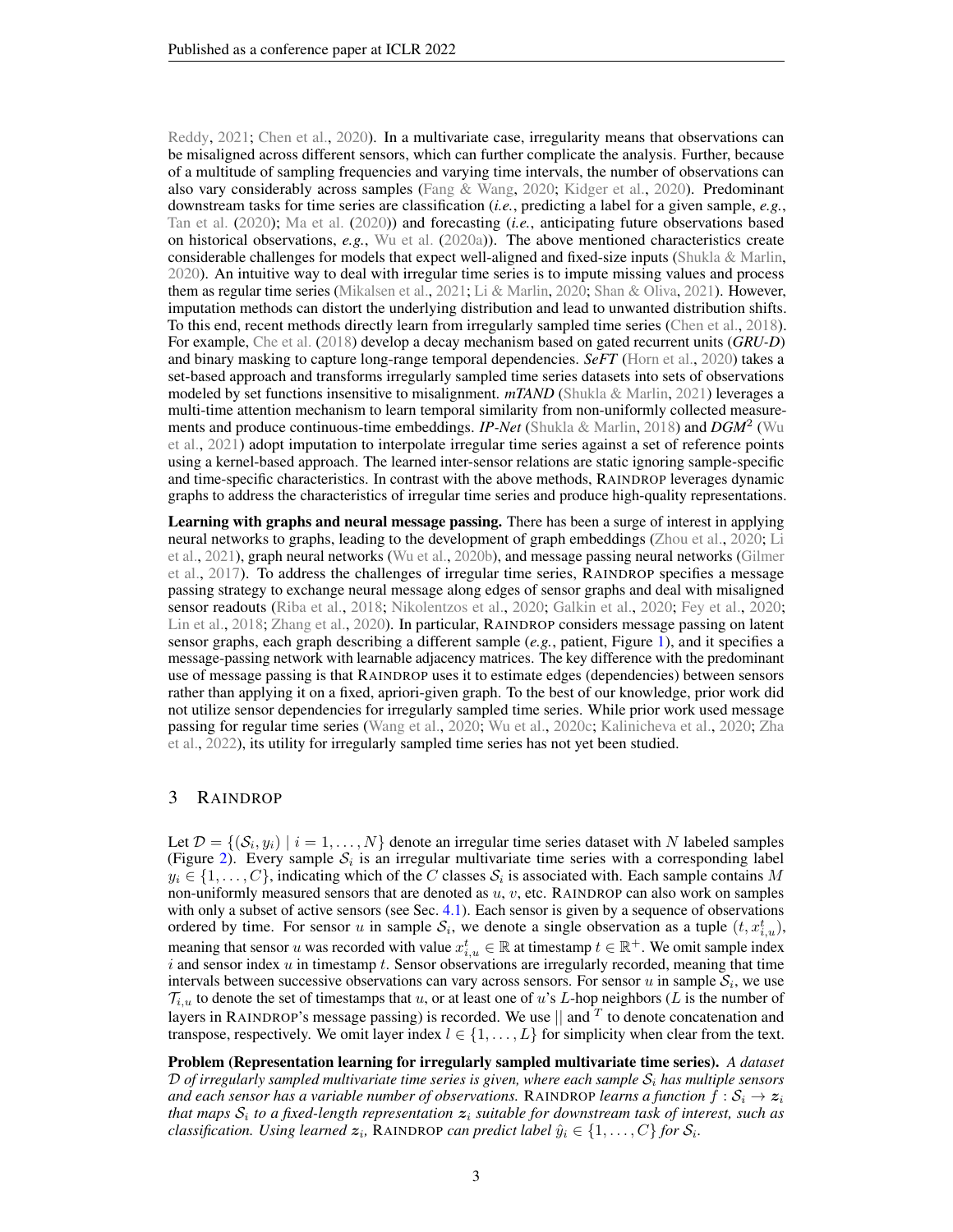RAINDROP learns informative embeddings for irregularly samples time series. The learned embeddings capture temporal patterns of irregular observations and explicitly consider varying dependencies between sensors. While we focus on time-series classification in this work, the proposed method can be easily extended to broader applications such as regression, clustering and generation tasks.

#### 3.1 OVERVIEW OF RAINDROP

RAINDROP aims to learn a fixed-dimensional embedding  $z_i$  for a given sample  $S_i$  and predict the associated label  $\hat{y}_i$ . To this end, it generates sample embeddings using a hierarchical architecture composed of three levels to model observations (sensor readouts), sensors, and whole samples (Figure [2\)](#page-3-0). Without loss of generality, we describe RAINDROP's procedure as if observations arrive one at a time (one sensor is observed at time t and other sensors do not have observations). If there are multiple observations at the same time, RAINDROP can effortlessly process them in parallel.

RAINDROP first constructs a graph for every sample where nodes rep-resent sensors and edges indicate relations between sensors (Sec. [3.2\)](#page-3-2). We use  $\mathcal{G}_i$  to denote the sensor graph for sample  $\mathcal{S}_i$  and  $e_{i,uv}$  to represent the weight of a directed edge from sensor u to sensor v in  $\mathcal{G}_i$ . Sensor graphs are automatically optimized considering sample-wise and time-wise specificity.

The key idea of RAINDROP is to borrow information from  $u$ 's neighbors based on estimated relationships between  $u$  and other sensors. This is achieved via message passing carried out on  $S_i$ 's dependency graph and initiated at node  $u$  in the graph. When an observation  $(t, \dot{x}_{i,u}^t)$  is recorded for sample  $S_i$  at time t, RAINDROP first embeds the observation at *active* sensor u (*i.e.*, sensor whose value was recorded) and then propagates messages (*i.e.*, the observation embeddings) from  $u$  to neighboring sensors along edges in sensor dependency graph  $G_i$ . As a result, recording the value of u can affect

<span id="page-3-0"></span>

Figure 2: Hierarchical structure of irregular multivariate time series dataset. RAINDROP embeds individual observations considering inter-sensor dependencies (Sec. [3.3\)](#page-3-1), aggregates them into a sensor embedding using temporal attention (Sec. [3.4\)](#page-5-0), and finally integrates sensor embeddings into a sample embedding (Sec. [3.5\)](#page-6-0).

 $u$ 's embedding as well as embeddings of other sensors that related to  $u$  (Sec. [3.3\)](#page-3-1). Finally, RAINDROP generates sensor embeddings by aggregating all observation embeddings for each sensor (across all timestamps) using temporal attention weights (Sec. [3.4\)](#page-5-0). At last, RAINDROP embeds sample  $S_i$  based on sensor embeddings (Sec. [3.5\)](#page-6-0) and feeds the sample embedding into a downstream predictor.

### <span id="page-3-2"></span>3.2 CONSTRUCTING SENSOR DEPENDENCY GRAPHS

We build a directed weighted graph  $G_i = \{V, E_i\}$  for every sample  $S_i$  and refer to it as the *sensor dependency graph* for  $S_i$ . Nodes  $V$  represent sensors and edges  $\mathcal{E}_i$  describe dependencies between sensors in sample  $S_i$  that RAINDROP infers. As we show in experiments, RAINDROP can be directly used with samples that only contain a subset of sensors in  $\mathcal V$ . We denote edge from u to v as a triplet  $(u, e_{i,uv}, v)$ , where  $e_{i,uv} \in [0, 1]$  represents the strength of relationship between sensors u and v in sample  $S_i$ . Edge  $(u, e_{i,uv}, v)$  describes the relationship between u and v: when u receives an observation, it will send a neural message to v following edge  $e_{i,uv}$ . If  $e_{i,uv} = 0$ , there is no exchange of neural information between  $u$  and  $v$ , indicating that the two sensors are unrelated. We assume that the importance of u to v is different than the importance of v to u, and so we treat sensor dependency graphs as directed, *i.e.*,  $e_{i,uv} \neq e_{i,vu}$ . All graphs are initialized as fully-connected graphs  $(i.e., e_{i,uv} = 1$  for any u, v and  $S_i$ ) and edge weights  $e_{i,uv}$  are updated following Eq. [3](#page-5-1) during model training. If available, it is easy to integrate additional domain knowledge into graph initialization.

### <span id="page-3-1"></span>3.3 GENERATING EMBEDDINGS OF INDIVIDUAL OBSERVATIONS

Let u indicate active sensor at time  $t \in \mathcal{T}_{i,u}$ , i.e., sensor whose value  $x_{i,u}^t$  is observed at t, and let u be connected to v through edge  $(u, e_{i,uv}, v)$ . We next describe how to produce observation embeddings  $h_{i,u}^t \in \mathbb{R}^{d_h}$  and  $h_{i,v}^t \in \mathbb{R}^{d_h}$  for sensors u and v, respectively (Figure [3a](#page-4-0)). We omit layer index l and note that the proposed strategy applies to any number of layers.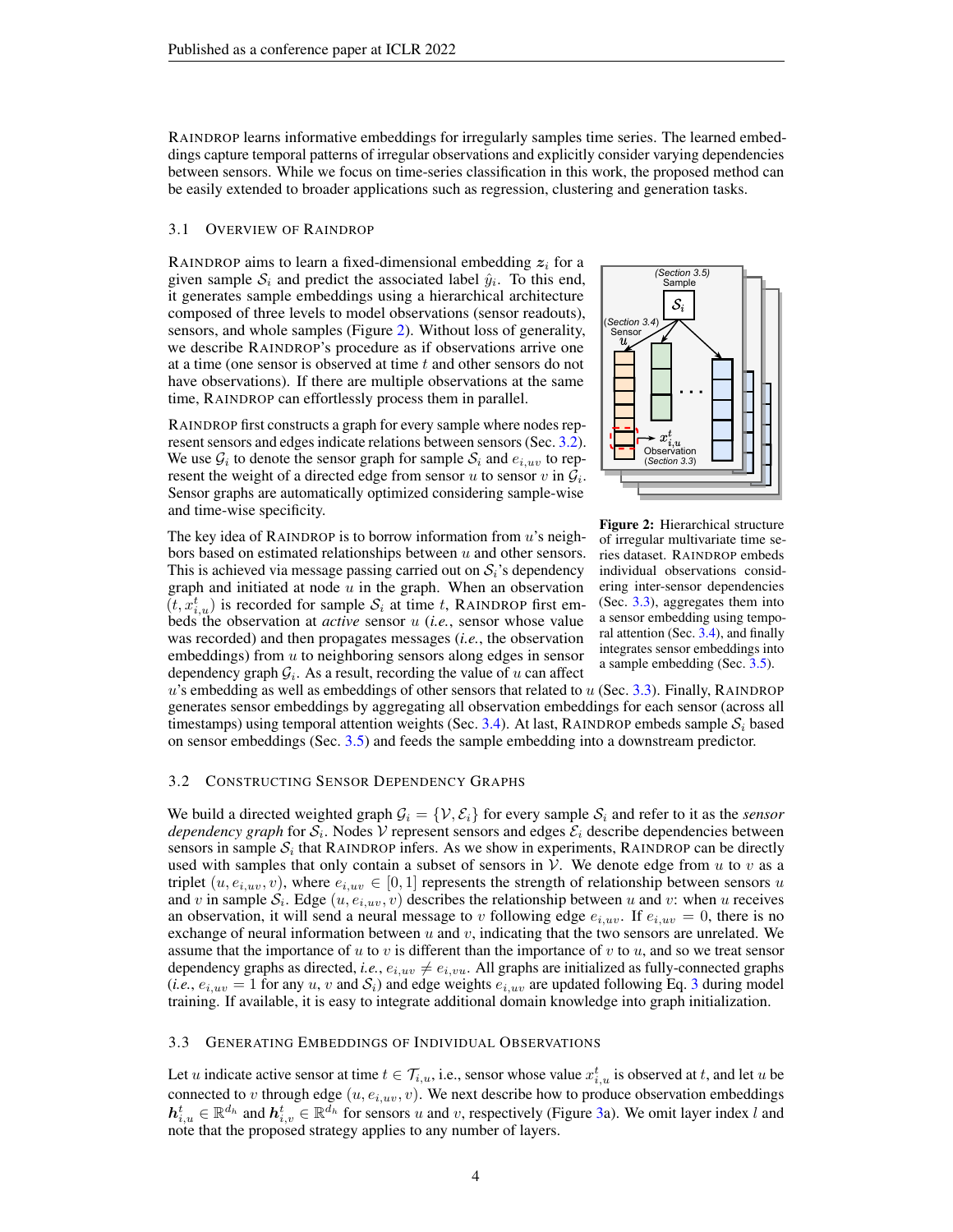<span id="page-4-0"></span>

**Figure 3:** (a) RAINDROP generates observation embedding  $h_{i,u}^t$  based on observed value  $x_{i,u}^t$  at t, passes message to neighbor sensors such as  $v$ , and generates  $\bm{h}^t_{i,v}$  through inter-sensor dependencies. The  $\alpha^t_{i,uv}$  denotes a time-specific attention weight, calculated based on time representation  $p_i^t$  and weight vector  $r_v$ . Edge weight  $e_{i,uv}$  is shared by all timestamps. (b) An illustration of generating sensor embedding. Apply the message passing in (a) to all timestamps and produce corresponding observation embeddings. We aggregate arbitrary number of observation embeddings into a fixed-length sensor embedding  $z_{i,v}$  while paying distinctive attentions to different observations. We independently apply the processing procedure to all sensors. (c) RAINDROP updates edge weight  $e_{i,uv}^{(l)}$  based on the edge weight  $e_{i,uv}^{(l-1)}$  from previous layer and the learned inter-sensor attention weights in all time steps. We explicitly show layer index  $\hat{l}$  as multiple layers are involved.

**Embedding an observation of an active sensor.** Let  $u$  denote an active sensor whose value has just been observed as  $x_{i,u}^t$ . For sufficient expressive power (Veličković et al., [2018\)](#page-12-15), we map observation  $x_{i,u}^t$  to a high-dimensional space using a nonlinear transformation:  $\bm{h}_{i,u}^t = \sigma(x_{i,u}^t \bm{R}_u)$ . We use sensorspecific transformations because values recorded at different sensors can follow different distributions, which is achieved by trainable weight vectors  $R_u$  depending on what sensor is activated [\(Li et al.,](#page-11-14) [2020b\)](#page-11-14). Alternatives, such as a multilayer perceptron, can be considered to transform  $x_{i,u}^t$  into  $h_{i,u}^t$ . As  $h_{i,u}^t$  represents information brought on by observing  $x_{i,u}^t$ , we regard  $h_{i,u}^t$  as the embedding of  $u$ 's observation at t. Sensor-specific weight vectors  $R_u$  are shared across samples.

Passing messages along sensor dependency graphs. For sensors that are not active at timestamp t but are neighbors of the active sensor u in the sensor dependency graph  $G_i$ , RAINDROP uses relationships between  $u$  and those sensors to estimate observation embeddings for them. We proceed by describing how RAINDROP generates observation embedding  $h_{i,v}^{t}$  for sensor v assuming v is a neighbor of u in  $G_i$ . Given  $h_{i,u}^t$  and edge  $(u, e_{i,uv}, v)$ , we first calculate inter-sensor attention weight  $\alpha_{i,uv}^t \in [0,1]$ , representing how important u is to v via the following equation:

<span id="page-4-1"></span>
$$
\alpha_{i,uv}^t = \sigma(\boldsymbol{h}_{i,u}^t \boldsymbol{D}[\boldsymbol{r}_v || \boldsymbol{p}_i^t]^T),
$$
\n(1)

where  $r_v \in \mathbb{R}^{d_r}$  is a trainable weight vector that is specific to the sensor receiving the message (*i.e.*,  $h_{i,u}^t$ ). Vector  $r_v$  allows the model to learn distinct attention weights for different edges going out from the same sensor u. Further,  $p_i^t \in \mathbb{R}^{d_t}$  is the time representation obtained by converting a 1-dimensional timestamp t into a multi-dimensional vector  $p_i^t$  by passing t through a series of trigonometric functions [\(Horn et al.,](#page-10-3) [2020\)](#page-10-3). See Appendix [A.1](#page-14-0) for details. RAINDROP uses  $p_i^t$  to calculate attention weights that are sensitive to time. Finally,  $D$  is a trainable weight matrix mapping  $h_{i,u}^t$  from  $d_h$  dimensions to  $(d_r + d_t)$  dimensions. Taken this together, we can estimate the embedding  $h_{i,v}^t$  for u's neighbor v as follows:

<span id="page-4-2"></span>
$$
\boldsymbol{h}_{i,v}^t = \sigma(\boldsymbol{h}_{i,u}^t \boldsymbol{w}_u \boldsymbol{w}_v^T \alpha_{i,uv}^t e_{i,uv}),
$$
\n(2)

where  $w_u, w_v \in \mathbb{R}^{d_h}$  are trainable weight vectors shared across all samples. The  $w_u$  is specific to active sensor u and  $w_v$  is specific to neighboring sensor v. In the above equation,  $e_{i,uv}$  denotes edge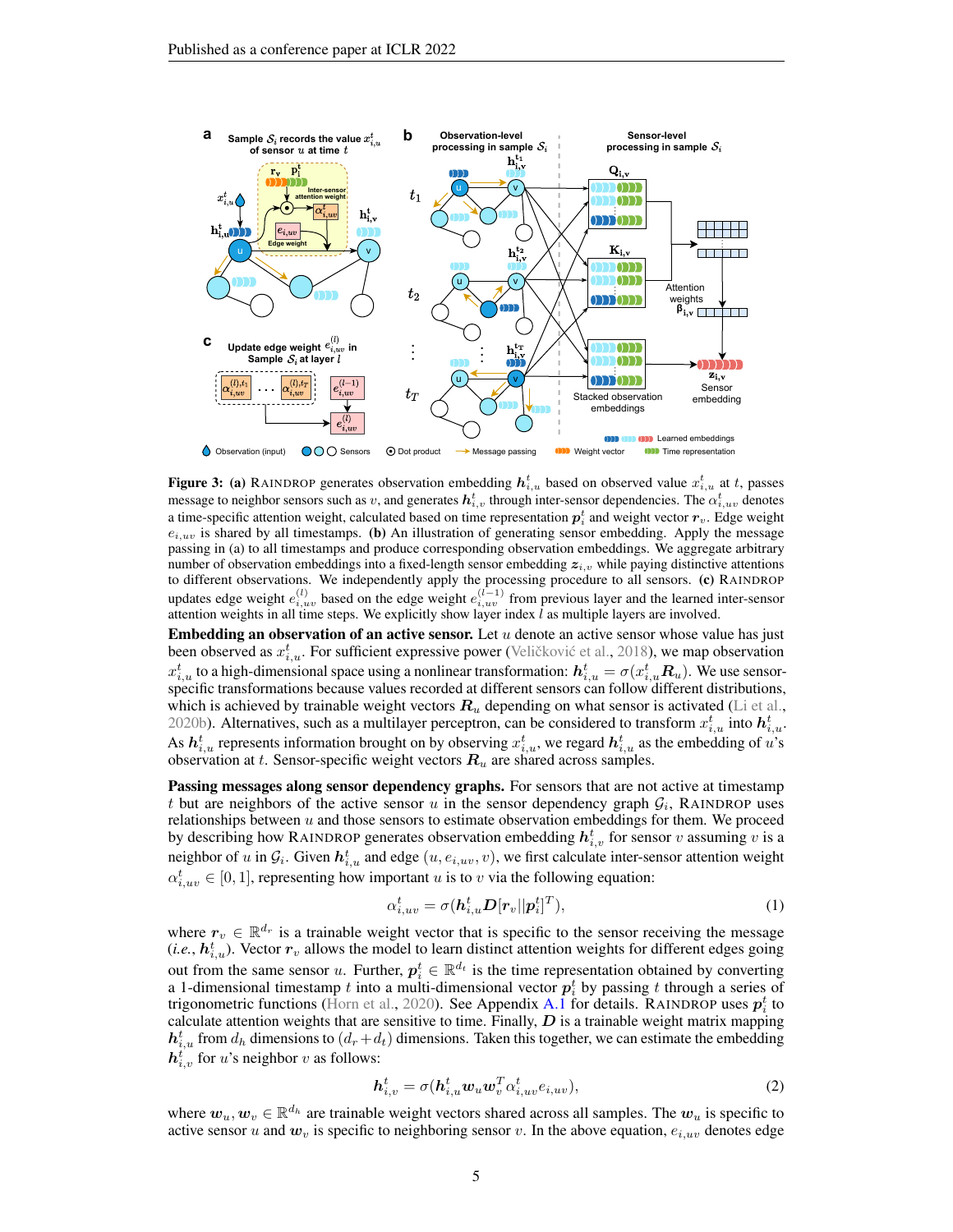weight shared across all timestamps. The above message passing describes the processing of a single observation at a single timestamp. In case multiple sensors are active at time t and connected with  $v$ , we normalize  $\alpha_{i,uv}^{t}$  (with softmax function) across active sensors and aggregate messages at v.

Overall, RAINDROP produces observation embedding  $h_{i,v}^t$  for sensor  $v$  through its relational connection with  $u$ , even though there is no direct measurement of  $v$  at time  $t$ . These message passing operations are performed to adaptively and dynamically estimate missing observations in the embedding space based on recorded information and learned graph structure.

Updating sensor dependency graphs. We describe the update of edge weights and prune of graph structures in the situation that stacks multiple RAINDROP layers (Figure [3\)](#page-4-0). Here we explicitly show layer index l because multiple layers are involved in the computation. As no prior knowledge is assumed, we initialize the graph as all sensors connected with each other. However, the fully connected edges may bridge sensors that should be independent, which will introduce spurious correlations and prevent the model from paying attention to the truly important connections. Addressing this issue, RAINDROP automatically updates edge weights and prunes out less important edges. Based on the aggregated temporal influence driven by the inter-sensor attention weights  $\alpha_{i,uv}^{(l),t}$ , we update edge weights  $e_{i,uv}^{(l)}$  in each layer  $l \in \{1, \ldots, L\}$  by:

<span id="page-5-1"></span>
$$
e_{i,uv}^{(l)} = \frac{e_{i,uv}^{(l-1)}}{|\mathcal{T}_{i,u}|} \sum_{t \in \mathcal{T}_{i,u}} \alpha_{i,uv}^{(l),t},\tag{3}
$$

where  $\mathcal{T}_{i,u}$  denotes the set of all timestamps where there is message passes from u to v. In particular, we set  $e_{i,uv}^{(0)} = 1$  in the initialization of graph structures. We use  $L = 2$  in all our experiments. In every layer, we order the estimated values  $e_{i,uv}^{(l)}$  for all edges in sample  $S_i$  and prune bottom  $K\%$ edges with smallest edge weights [\(Yang et al.,](#page-12-16) [2021\)](#page-12-16). Pruned edges are not re-added in later layers.

### <span id="page-5-0"></span>3.4 GENERATING SENSOR EMBEDDINGS

Next we describe how to aggregate observation embeddings into sensor embeddings  $z_{i,v}$ , taking sensor v as an example (Figure [3b](#page-4-0)). Previous step (Sec. [3.3\)](#page-3-1) generates observation embeddings for every timestamp when either  $v$  or  $v$ 's neighbor is observed. The observation embeddings at different timestamps have unequal importance to the the sensor embedding [\(Zerveas et al.,](#page-13-1) [2021\)](#page-13-1). We use the temporal attention weight (scalar)  $\beta_{i,v}^t$  to represent the importance of observation embedding at t. We use  $\mathcal{T}_{i,v} = \{t_1, t_2, \ldots, t_T\}$  to denote all the timestamps when a readout is observed in v (we can directly generate  $h_{i,v}^t$ ) or in v's neighbor (we can generate  $h_{i,v}^t$  through message passing). The  $\beta_{i,v}^t$  is the corresponding element of vector  $\beta_{i,v}$  which include the temporal attention weights at all timestamps  $t \in \mathcal{T}_{i,v}$ .

We use temporal self-attention to calculate  $\beta_{i,v}$ , which is different from the standard self-attention [\(Hu](#page-10-14) [et al.,](#page-10-14) [2020;](#page-10-14) [Yun et al.,](#page-13-5) [2019\)](#page-13-5). The standard dot-product self-attention generates an *attention matrix* with dimension of  $T \times T$  (where  $T = |\mathcal{T}_{i,y}|$  can vary across samples) that has an attention weight for each pair of observation embeddings. In our case, we only need a single *attention vector* where each element denotes the temporal attention weight of an observation embedding when generating the sensor embedding. Thus, we modify the typical self-attention model to fit our case: using a trainable  $s \in \mathbb{R}^{T\times 1}$  to map the self-attention matrix  $(\mathbb{R}^{T\times T})$  to T-dimensional vector  $\beta_{i,v}$   $(\mathbb{R}^{T\times 1})$  through matrix product (Appendix [A.2\)](#page-14-1).

The following steps describe how to generate sensor embeddings. We first concatenate observation embedding  $\vec{h}_{i,v}^t$  with time representation  $p_i^t$  to include information of timestamp. Then, we stack the concatenated embeddings  $[h_{i,v}^t||p_i^t]$  for all  $t \in \mathcal{T}_{i,v}$  into a matrix  $H_{i,v}$ . The  $H_{i,v}$  contains all information of observations and timestamps for sensor v. We calculate  $\beta_{i,v}^t$  through:

<span id="page-5-2"></span>
$$
\beta_{i,v} = \text{softmax}\left(\frac{\mathbf{Q}_{i,v}\mathbf{K}_{i,v}^T}{\sqrt{d_k}}\mathbf{s}\right),\tag{4}
$$

where  $Q_{i,v}$  and  $K_{i,v}$  are two intermediate matrices that are derived from the stacked observation embeddings. In practice,  $Q_{i,v} = H_{i,v}W_Q$  and  $K_{i,v} = H_{i,v}W_K$  are linearly mapped from  $H_{i,v}$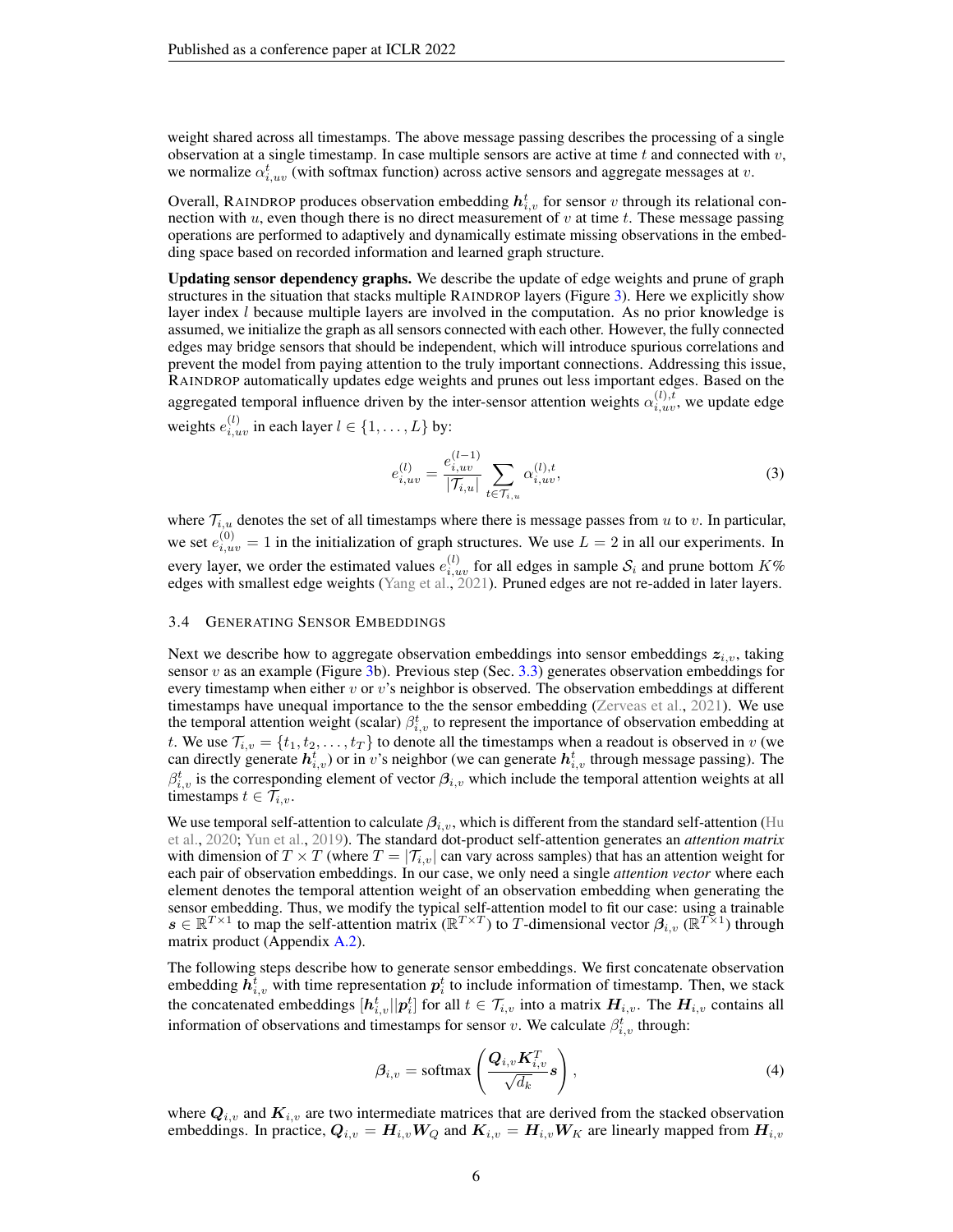parameterized by  $W_Q$  and  $W_K$ , respectively [\(Vaswani et al.,](#page-12-3) [2017\)](#page-12-3). The  $\sqrt{d_k}$  is a scaling factor where  $d_k$  is the dimension after linear mapping. Based on the learned temporal attention weights  $\beta_{i,v}^{t}$ , we calculate sensor embedding  $z_{i,v}$  through:

<span id="page-6-1"></span>
$$
\mathbf{z}_{i,v} = \sum_{t \in \mathcal{T}_{i,v}} (\beta_{i,v}^t [\mathbf{h}_{i,v}^t || \mathbf{p}_i^t] \mathbf{W}), \tag{5}
$$

where weight matrix  $W$  is a linear projector shared by all sensors and samples. It is worth to mention that all attention weights (such as  $\alpha_{i,uv}^t$  and  $\beta_{i,v}$ ) can be multi-head. In this work, we describe the model in the context of single head for brevity.

Using attentional aggregation, RAINDROP can learn a fixed-length sensor embedding for arbitrary number of observations. Meanwhile, RAINDROP is capable of focusing on the most informative observation embeddings. We process all observation embeddings as a whole instead of sequentially, which allows parallel computation for faster training and also mitigates the performance drop caused by modeling long dependencies sequentially. In the case of sensors with very large number of observations, we can reduce the length of time series by subsampling or splitting a long series into multiple short series.

### <span id="page-6-0"></span>3.5 GENERATING SAMPLE EMBEDDINGS

Finally, for sample  $\mathcal{S}_i$ , we aggregate sensor embeddings  $z_{i,v}$  (Eq. [5\)](#page-6-1) across all sensors to obtain an embedding  $z_i \in \mathbb{R}^{d_z}$  through a readout function g as follows:  $z_i = g(z_{i,v} \mid v = 1, 2, ..., M)$  (such as concatenation). When a sample contains a large number of sensors, RAINDROP can seamlessly use a set-based readout function such as averaging aggregation (Appendix [A.3\)](#page-14-2). Given an input sample  $S_i$ , RAINDROP's strategy outlined in Sec. [3.2](#page-3-2)[-3.5](#page-6-0) produces a sample embedding  $z_i$  that can be further optimized for downstream tasks.

#### 3.6 IMPLEMENTATION AND PRACTICAL CONSIDERATIONS

**Loss function.** RAINDROP's loss function is formulated as:  $\mathcal{L} = \mathcal{L}_{CE} + \lambda \mathcal{L}_r$ , where  $\mathcal{L}_r =$  $\frac{1}{M^2}\sum_{u,v\in\mathcal{V}}\sum_{i,j\in\mathcal{V}}||e_{i,uv}-e_{j,uv}||_2/(N-1)^2$ , where  $\mathcal{L}_{CE}$  is cross entropy and  $\mathcal{L}_r$  is a regularizer to encourage the model to learn similar sensor dependency graphs for similar samples. The  $\mathcal{L}_r$ measures averaged Euclidean distance between edge weights across all samples pairs, in all sensor pairs (including self-connections). The  $\lambda$  is a user-defined coefficient. Practically, as N can be large, we calculate  $\mathcal{L}_r$  only for samples in a batch.

Downstream tasks. If a sample has auxiliary attributes (*e.g.*, a patient's demographics) that do not change over time, we can project the attribute vector to a  $d_a$ -dimensional vector  $a_i$  with a fullyconnected layer and concatenate it with the sample embedding, getting  $[z_i||a_i]$ . At last, we feed  $[z_i||a_i]$  (or only  $z_i$  if  $a_i$  is not available) into a neural classifier  $\varphi : \mathbb{R}^{d_z+d_a} \to \{1,\ldots,C\}$ . In our experiments,  $\varphi$  is a 2-layer fully-connected network with C neurons at the output layer returning prediction  $\hat{y}_i = \varphi([\boldsymbol{z}_i || \boldsymbol{a}_i])$  for sample  $\mathcal{S}_i$ .

Sensor dependencies. While modeling sensor dependencies, we involve observation embedding  $(h_{i,u}^t, Eq. 1)$  $(h_{i,u}^t, Eq. 1)$  of each sample in the calculation of attention weights. Similarly, to model time-wise specificity in graph structures, we consider time information  $(p_i^t, Eq. 1)$  $(p_i^t, Eq. 1)$  when measuring  $\alpha_{i,uv}^t$ . RAINDROP can capture similar graph structures across samples from three aspects (Appendix [A.4\)](#page-14-3): (1) the initial graphs are the same in all samples; (2) the parameters in message passing  $(R_u; w_u)$  $w<sub>v</sub>$ , Eq. [2\)](#page-4-2), inter-sensor attention weights calculation (D, Eq. [1\)](#page-4-1), and temporal attention weights calculation (s, Eq. [4;](#page-5-2)  $W$ , Eq. [5\)](#page-6-1) are shared by all samples; (3) we encourage the model to learn similar graph structures by adding a penalty to disparity of structures  $(\mathcal{L}_r)$ .

**Scalability.** RAINDROP is efficient because embeddings can be learned in parallel. In particular, processing of observation embeddings is independent across timestamps. Similarly, sensor embeddings can be processed independently across different sensors (Figure [3\)](#page-4-0). While the complexity of temporal self-attention calculation grows quadratically with the number of observations, it can be practically implemented using highly-optimized matrix multiplication.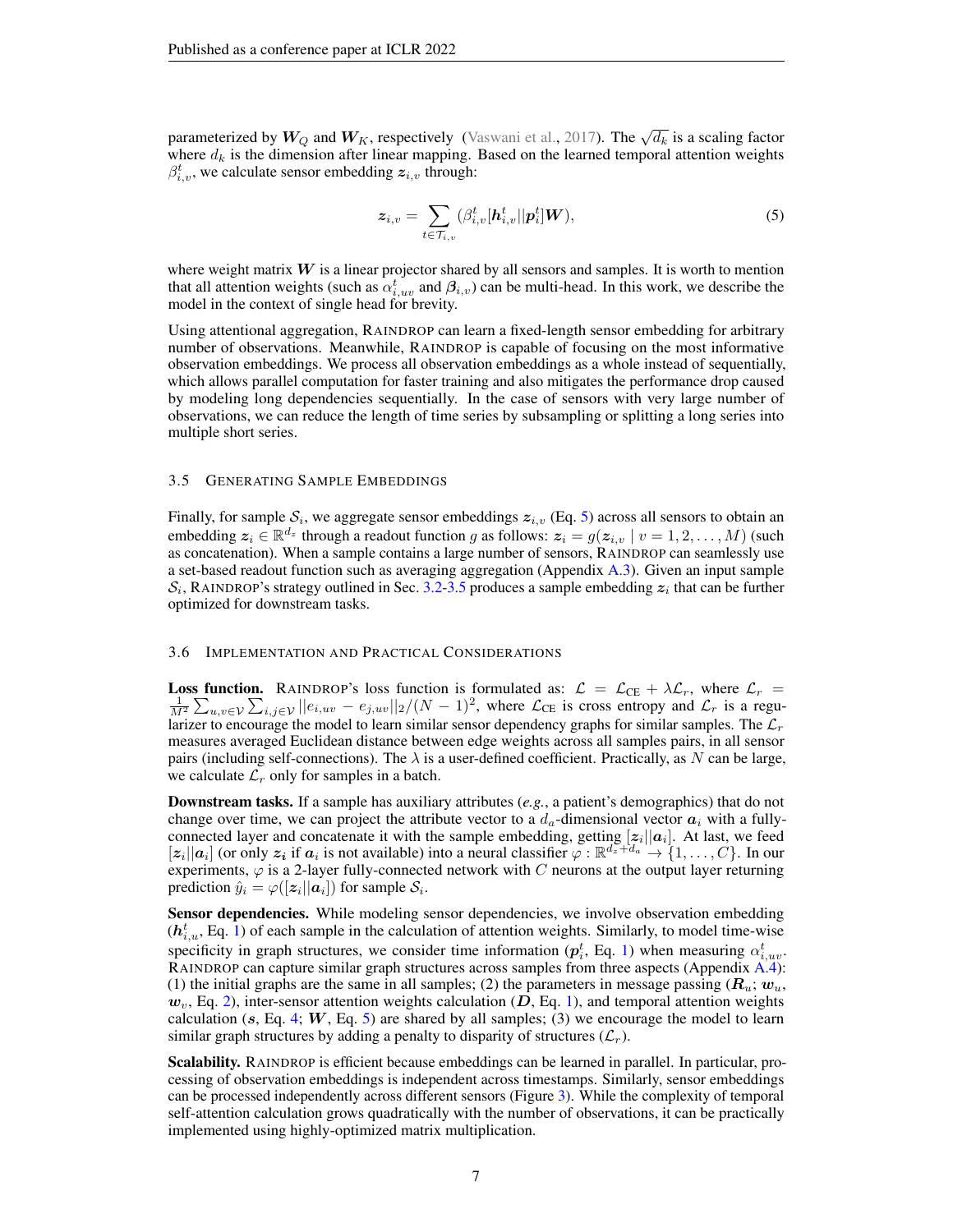# 4 EXPERIMENTS

Datasets. Below we briefly overview healthcare and human activity datasets. (1) P19 [\(Reyna et al.,](#page-11-15) [2020\)](#page-11-15) includes 38,803 patients that are monitored by 34 sensors. Each patient is associated with a binary label representing the occurrence of sepsis. (2) P12 [\(Goldberger et al.,](#page-10-15) [2000\)](#page-10-15) records temporal measurements of 36 sensors of 11,988 patients in the first 48-hour stay in ICU. The samples are labeled based on hospitalization length. (3) **PAM** [\(Reiss & Stricker,](#page-11-16) [2012\)](#page-11-16) contains 5,333 segments from 8 activities of daily living that are measured by 17 sensors. Details are in Appendix [A.5.](#page-15-0)

Baselines. We compare RAINDROP with five state-of-the-art baselines: *Transformer* [\(Vaswani et al.,](#page-12-3) [2017\)](#page-12-3), *Trans-mean*, *GRU-D* [\(Che et al.,](#page-10-6) [2018\)](#page-10-6), *SeFT* [\(Horn et al.,](#page-10-3) [2020\)](#page-10-3), and *mTAND* [\(Shukla &](#page-12-1) [Marlin,](#page-12-1) [2021\)](#page-12-1). The *Trans-mean* is an imputation method combining transformer architecture with commonly used average interpolation (*i.e.*, missing values are replaced by average observations in each sensor). The  $mTAND$  [\(Shukla & Marlin,](#page-12-1) [2021\)](#page-12-1) method has been shown to outperform numerous recurrent models including *RNN-Impute* [\(Che et al.,](#page-10-6) [2018\)](#page-10-6), *RNN-Simple*, and *Phased-LSTM* [\(Neil](#page-11-17) [et al.,](#page-11-17) [2016\)](#page-11-17), along with ordinary differential equations (ODE)-based models such as *LATENT-ODE* and *ODE-RNN* [\(Chen et al.,](#page-10-9) [2018\)](#page-10-9). For this reason, we compare with *mTAND* and do not report comparison with those techniques in this paper. Even though, to better show the superiority of RAINDROP, we provide extensive comparison with popular approaches, such as  $DGM^2$ -O [\(Wu et al.,](#page-12-5) [2021\)](#page-12-5) and MTGNN [\(Wu et al.,](#page-12-14) [2020c\)](#page-12-14), that are designed for forecasting tasks. Further details are in Table [1](#page-7-1) and Appendix [A.11.](#page-17-0) Details on hyperparameter selection and baselines are in Appendix [A.6,](#page-15-1) and evaluation metrics are presented in Appendix [A.7.](#page-16-0)

### <span id="page-7-0"></span>4.1 RESULTS ACROSS DIVERSE EVALUATION SETTINGS

Setting 1: Classic time series classification. Setup. We randomly split the dataset into training (80%), validation (10%), and test (10%) set. The indices of these splits are fixed across all methods. Results. As shown in Table [1,](#page-7-1) RAINDROP obtains the best performance across three benchmark datasets, suggesting its strong performance for time series classification. In particular, in binary classification (P19 and P12), RAINDROP outperforms the strongest baselines by 5.3% in AUROC and 4.8% in AUPRC on average. In a more challenging 8-way classification on the PAM dataset, RAINDROP outperforms existing approaches by 5.7% in accuracy and 5.5% in F1 score. Further exploratory analyses and benchmarking results are shown in Appendix [A.9](#page-16-1)[-A.10.](#page-17-1)

<span id="page-7-1"></span>

|                 | P <sub>19</sub> |                 | P <sub>12</sub> |                | PAM            |                |                |                |  |
|-----------------|-----------------|-----------------|-----------------|----------------|----------------|----------------|----------------|----------------|--|
| <b>Methods</b>  | <b>AUROC</b>    | <b>AUPRC</b>    | <b>AUROC</b>    | <b>AUPRC</b>   | Accuracy       | Precision      | Recall         | F1 score       |  |
| Transformer     | $83.2 \pm 1.3$  | $47.6 \pm 3.8$  | $65.1 \pm 5.6$  | $95.7 \pm 1.6$ | $83.5 \pm 1.5$ | $84.8 \pm 1.5$ | $86.0 \pm 1.2$ | $85.0 \pm 1.3$ |  |
| Trans-mean      | $84.1 \pm 1.7$  | $47.4 \pm 1.4$  | $66.8 \pm 4.2$  | $95.9 \pm 1.1$ | $83.7 \pm 2.3$ | $84.9 \pm 2.6$ | $86.4 \pm 2.1$ | $85.1 \pm 2.4$ |  |
| <b>GRU-D</b>    | $83.9 + 1.7$    | $46.9 + 2.1$    | $67.2 + 3.6$    | $95.9 + 2.1$   | $83.3 + 1.6$   | $84.6 \pm 1.2$ | $85.2 \pm 1.6$ | $84.8 + 1.2$   |  |
| <b>SeFT</b>     | $78.7 \pm 2.4$  | $31.1 \pm 2.8$  | $66.8 \pm 0.8$  | $96.2 \pm 0.2$ | $67.1 \pm 2.2$ | $70.0 \pm 2.4$ | $68.2 \pm 1.5$ | $68.5 \pm 1.8$ |  |
| mTAND           | $80.4 \pm 1.3$  | $32.4 + 1.8$    | $65.3 \pm 1.7$  | $96.5 + 1.2$   | $74.6 \pm 4.3$ | $74.3 \pm 4.0$ | $79.5 \pm 2.8$ | $76.8 \pm 3.4$ |  |
| IP-Net          | $84.6 \pm 1.3$  | $38.1 \pm 3.7$  | $72.5 \pm 2.4$  | $96.7 \pm 0.3$ | $74.3 \pm 3.8$ | $75.6 \pm 2.1$ | $77.9 \pm 2.2$ | $76.6 \pm 2.8$ |  |
| $DGM2-O$        | $86.7 \pm 3.4$  | $44.7 \pm 11.7$ | $71.2 \pm 2.5$  | $96.9 \pm 0.4$ | $82.4 \pm 2.3$ | $85.2 \pm 1.2$ | $83.9 \pm 2.3$ | $84.3 \pm 1.8$ |  |
| <b>MTGNN</b>    | $81.9 \pm 6.2$  | $39.9 \pm 8.9$  | $67.5 \pm 3.1$  | $96.4 \pm 0.7$ | $83.4 \pm 1.9$ | $85.2 \pm 1.7$ | $86.1 \pm 1.9$ | $85.9 \pm 2.4$ |  |
| <b>RAINDROP</b> | $87.0 \pm 2.3$  | $51.8 \pm 5.5$  | $72.1 \pm 1.3$  | $97.0 \pm 0.4$ | $88.5 \pm 1.5$ | $89.9 \pm 1.5$ | $89.9 + 0.6$   | $89.8 \pm 1.0$ |  |

Table 1: Method benchmarking on irregularly sampled time series classification (Setting 1).

Setting 2: Leave-fixed-sensors-out. Setup. RAINDROP can compensate for missing sensor observations by exploiting dependencies between sensors. To this end, we test whether RAINDROP can achieve good performance when a subset of sensors are completely missing. This setting is practically relevant in situations when, for example, sensors fail or are unavailable. We select a fraction of sensors and hide all their observations in both validation and test sets (training samples are not changed). In particular, we leave out the most informative sensors as defined by information gain analysis (Appendix [A.8\)](#page-16-2). The left-out sensors are fixed across samples and models. Results. We report results taking PAM as an example. In Table [2](#page-8-0) (left block), we observe that RAINDROP achieves top performance in 18 out of 20 settings when the number of left-out sensors goes from 10% to 50%. With the increased amount of missing data, RAINDROP yield greater performance improvements. RAINDROP outperforms baselines by up to 24.9% in accuracy, 50.3% in precision, 29.3% in recall, and 42.8% in F1 score.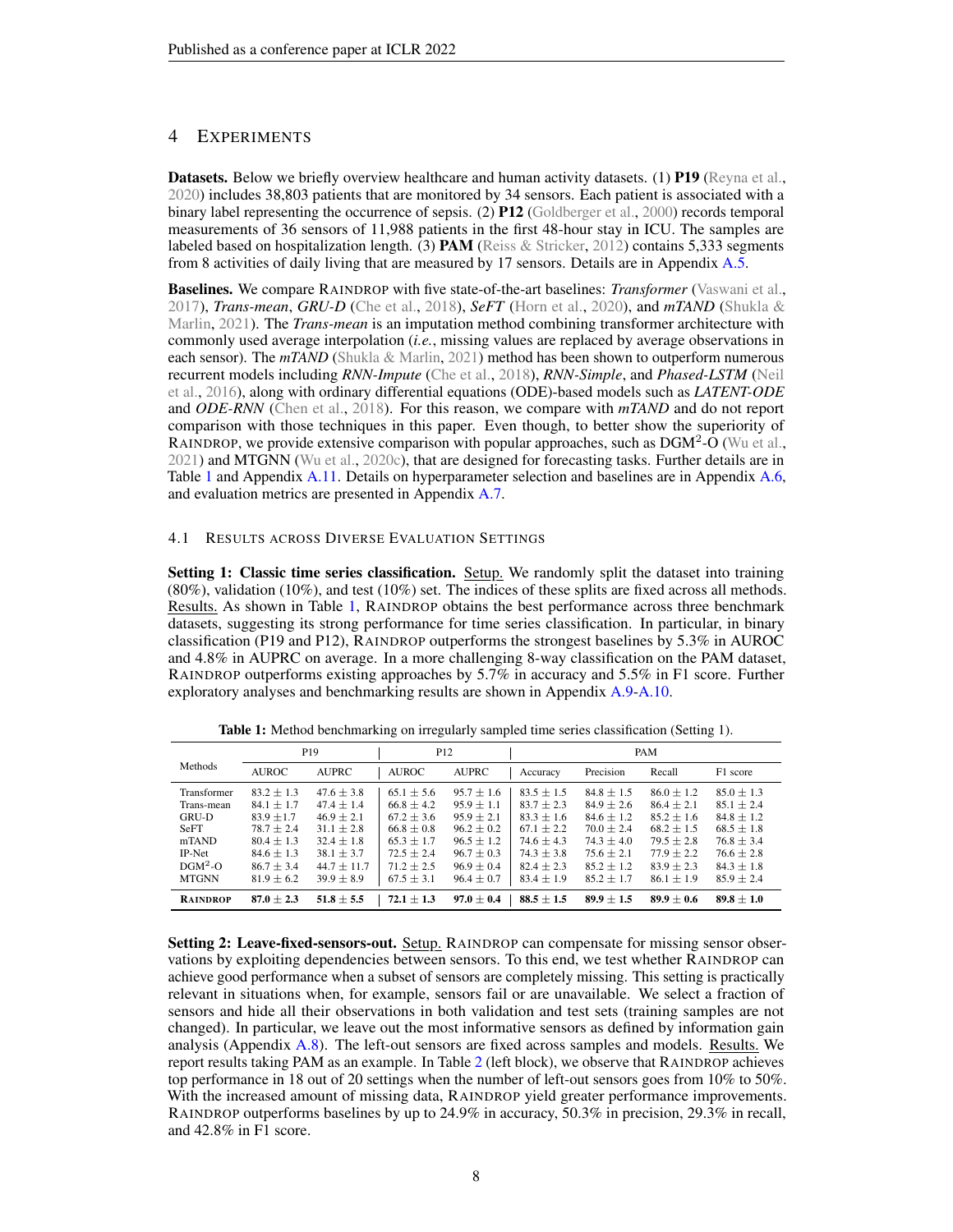Setting 3: Leave-random-sensors-out. Setup. Setting 3 is similar to Setting 2 except that left-out sensors are randomly selected in each sample instead of being fixed. In each test sample, we select a subset of sensors and regard them as missing by replacing all of their observations with zeros. Results. We provide results for the PAM dataset in Table [2](#page-8-0) (right block). We find that RAINDROP achieves better performance than baselines in 16 out of 20 settings and that Trans-mean and GRU-D are the strongest competitors. Further, we evaluated RAINDROP in another setting where the model is trained on one group of samples (*e.g.*, females) and tested on another group not seen during training (*e.g.*, males). Experimental setup and results are detailed in Appendix [A.13.](#page-18-0)

| Missing      | Methods         |                 |                 | PAM (Setting 2: leave-fixed-sensors-out) |                 | PAM (Setting 3: leave-random-sensors-out) |                 |                 |                 |  |
|--------------|-----------------|-----------------|-----------------|------------------------------------------|-----------------|-------------------------------------------|-----------------|-----------------|-----------------|--|
| sensor ratio |                 | Accuracy        | Precision       | Recall                                   | F1 score        | Accuracy                                  | Precision       | Recall          | F1 score        |  |
| 10%          | Transformer     | $60.3 \pm 2.4$  | $57.8 \pm 9.3$  | $59.8 \pm 5.4$                           | $57.2 \pm 8.0$  | $60.9 \pm 12.8$                           | $58.4 \pm 18.4$ | $59.1 \pm 16.2$ | $56.9 \pm 18.9$ |  |
|              | Trans-mean      | $60.4 \pm 11.2$ | $61.8 \pm 14.9$ | $60.2 \pm 13.8$                          | $58.0 \pm 15.2$ | $62.4 \pm 3.5$                            | $59.6 \pm 7.2$  | $63.7 \pm 8.1$  | $62.7 \pm 6.4$  |  |
|              | GRU-D           | $65.4 \pm 1.7$  | $72.6 \pm 2.6$  | $64.3 \pm 5.3$                           | $63.6 \pm 0.4$  | $68.4 \pm 3.7$                            | $74.2 \pm 3.0$  | $70.8 \pm 4.2$  | $72.0 \pm 3.7$  |  |
|              | SeFT            | $58.9 \pm 2.3$  | $62.5 \pm 1.8$  | $59.6 \pm 2.6$                           | $59.6 \pm 2.6$  | $40.0 \pm 1.9$                            | $40.8 \pm 3.2$  | $41.0 \pm 0.7$  | $39.9 \pm 1.5$  |  |
|              | mTAND           | $58.8 \pm 2.7$  | $59.5 \pm 5.3$  | $64.4 \pm 2.9$                           | $61.8 \pm 4.1$  | $53.4 \pm 2.0$                            | $54.8 \pm 2.7$  | $57.0 \pm 1.9$  | $55.9 \pm 2.2$  |  |
|              | <b>RAINDROP</b> | $77.2 \pm 2.1$  | $82.3 \pm 1.1$  | $78.4 \pm 1.9$                           | $75.2 \pm 3.1$  | $76.7 \pm 1.8$                            | $79.9 \pm 1.7$  | $77.9 \pm 2.3$  | $78.6 \pm 1.8$  |  |
| 20%          | Transformer     | $63.1 \pm 7.6$  | $71.1 \pm 7.1$  | $62.2 \pm 8.2$                           | $63.2 \pm 8.7$  | $62.3 \pm 11.5$                           | $65.9 \pm 12.7$ | $61.4 \pm 13.9$ | $61.8 \pm 15.6$ |  |
|              | Trans-mean      | $61.2 \pm 3.0$  | $74.2 \pm 1.8$  | $63.5 \pm 4.4$                           | $64.1 \pm 4.1$  | $56.8 \pm 4.1$                            | $59.4 \pm 3.4$  | $53.2 \pm 3.9$  | $55.3 \pm 3.5$  |  |
|              | GRU-D           | $64.6 \pm 1.8$  | $73.3 \pm 3.6$  | $63.5 \pm 4.6$                           | $64.8 \pm 3.6$  | $64.8 \pm 0.4$                            | $69.8 \pm 0.8$  | $65.8\pm0.5$    | $67.2 \pm 0.0$  |  |
|              | SeFT            | $35.7 \pm 0.5$  | $42.1 \pm 4.8$  | $38.1 \pm 1.3$                           | $35.0 \pm 2.2$  | $34.2 \pm 2.8$                            | $34.9 \pm 5.2$  | $34.6 \pm 2.1$  | $33.3 \pm 2.7$  |  |
|              | mTAND           | $33.2 \pm 5.0$  | $36.9 \pm 3.7$  | $37.7 \pm 3.7$                           | $37.3 \pm 3.4$  | $45.6 \pm 1.6$                            | $49.2 \pm 2.1$  | $49.0 \pm 1.6$  | $49.0 \pm 1.0$  |  |
|              | <b>RAINDROP</b> | $66.5 \pm 4.0$  | $72.0 \pm 3.9$  | $67.9 \pm 5.8$                           | $65.1 \pm 7.0$  | $71.3 \pm 2.5$                            | $75.8 \pm 2.2$  | $72.5 \pm 2.0$  | $73.4 \pm 2.1$  |  |
| 30%          | Transformer     | $31.6 \pm 10.0$ | $26.4 \pm 9.7$  | $24.0 \pm 10.0$                          | $19.0 \pm 12.8$ | $52.0 \pm 11.9$                           | $55.2 \pm 15.3$ | $50.1 \pm 13.3$ | $48.4 \pm 18.2$ |  |
|              | Trans-mean      | $42.5 \pm 8.6$  | $45.3 \pm 9.6$  | $37.0 \pm 7.9$                           | $33.9 \pm 8.2$  | $65.1 \pm 1.9$                            | $63.8 \pm 1.2$  | $67.9 \pm 1.8$  | $64.9 \pm 1.7$  |  |
|              | GRU-D           | $45.1 \pm 2.9$  | $51.7 \pm 6.2$  | $42.1 \pm 6.6$                           | $47.2 \pm 3.9$  | $58.0 \pm 2.0$                            | $63.2 \pm 1.7$  | $58.2 \pm 3.1$  | $59.3 \pm 3.5$  |  |
|              | SeFT            | $32.7 \pm 2.3$  | $27.9 \pm 2.4$  | $34.5 \pm 3.0$                           | $28.0 \pm 1.4$  | $31.7 \pm 1.5$                            | $31.0 \pm 2.7$  | $32.0 \pm 1.2$  | $28.0 \pm 1.6$  |  |
|              | mTAND           | $27.5 \pm 4.5$  | $31.2 \pm 7.3$  | $30.6 \pm 4.0$                           | $30.8 \pm 5.6$  | $34.7 \pm 5.5$                            | $43.4 \pm 4.0$  | $36.3 \pm 4.7$  | $39.5 \pm 4.4$  |  |
|              | <b>RAINDROP</b> | $52.4 \pm 2.8$  | $60.9 \pm 3.8$  | $51.3 \pm 7.1$                           | $48.4 \pm 1.8$  | $60.3 \pm 3.5$                            | $68.1 \pm 3.1$  | $60.3 \pm 3.6$  | $61.9 \pm 3.9$  |  |
| 40%          | Transformer     | $23.0 \pm 3.5$  | $7.4 \pm 6.0$   | $14.5 \pm 2.6$                           | $6.9 \pm 2.6$   | $43.8 \pm 14.0$                           | $44.6 \pm 23.0$ | $40.5 \pm 15.9$ | $40.2 \pm 20.1$ |  |
|              | Trans-mean      | $25.7 \pm 2.5$  | $9.1 \pm 2.3$   | $18.5 \pm 1.4$                           | $9.9 \pm 1.1$   | $48.7 \pm 2.7$                            | $55.8 \pm 2.6$  | $54.2 \pm 3.0$  | $55.1 \pm 2.9$  |  |
|              | GRU-D           | $46.4 \pm 2.5$  | $64.5 \pm 6.8$  | $42.6 \pm 7.4$                           | $44.3 \pm 7.9$  | $47.7 \pm 1.4$                            | $63.4 \pm 1.6$  | $44.5 \pm 0.5$  | $47.5 \pm 0.0$  |  |
|              | SeFT            | $26.3 \pm 0.9$  | $29.9 \pm 4.5$  | $27.3 \pm 1.6$                           | $22.3 \pm 1.9$  | $26.8 \pm 2.6$                            | $24.1 \pm 3.4$  | $28.0 \pm 1.2$  | $23.3 \pm 3.0$  |  |
|              | mTAND           | $19.4 \pm 4.5$  | $15.1 \pm 4.4$  | $20.2 \pm 3.8$                           | $17.0 \pm 3.4$  | $23.7 \pm 1.0$                            | $33.9 \pm 6.5$  | $26.4 \pm 1.6$  | $29.3 \pm 1.9$  |  |
|              | <b>RAINDROP</b> | $52.5 \pm 3.7$  | $53.4 \pm 5.6$  | $48.6 \pm 1.9$                           | $44.7 \pm 3.4$  | $57.0 \pm 3.1$                            | $65.4 \pm 2.7$  | $56.7 \pm 3.1$  | $58.9 \pm 2.5$  |  |
| 50%          | Transformer     | $21.4 \pm 1.8$  | $2.7 \pm 0.2$   | $12.5 \pm 0.4$                           | $4.4 \pm 0.3$   | $43.2 \pm 2.5$                            | $52.0 \pm 2.5$  | $36.9 \pm 3.1$  | $41.9 \pm 3.2$  |  |
|              | Trans-mean      | $21.3\pm1.6$    | $2.8 \pm 0.4$   | $12.5 \pm 0.7$                           | $4.6 \pm 0.2$   | $46.4 \pm 1.4$                            | $59.1 \pm 3.2$  | $43.1 \pm 2.2$  | $46.5 \pm 3.1$  |  |
|              | <b>GRU-D</b>    | $37.3 \pm 2.7$  | $29.6 \pm 5.9$  | $32.8 \pm 4.6$                           | $26.6 \pm 5.9$  | $49.7 \pm 1.2$                            | $52.4 \pm 0.3$  | $42.5 \pm 1.7$  | $47.5 \pm 1.2$  |  |
|              | SeFT            | $24.7 \pm 1.7$  | $15.9 \pm 2.7$  | $25.3 \pm 2.6$                           | $18.2 \pm 2.4$  | $26.4 \pm 1.4$                            | $23.0 \pm 2.9$  | $27.5 \pm 0.4$  | $23.5 \pm 1.8$  |  |
|              | mTAND           | $16.9 \pm 3.1$  | $12.6 \pm 5.5$  | $17.0 \pm 1.6$                           | $13.9 \pm 4.0$  | $20.9 \pm 3.1$                            | $35.1 \pm 6.1$  | $23.0 \pm 3.2$  | $27.7 \pm 3.9$  |  |
|              | <b>RAINDROP</b> | $46.6 \pm 2.6$  | $44.5 \pm 2.6$  | $42.4 \pm 3.9$                           | $38.0 \pm 4.0$  | $47.2 \pm 4.4$                            | $59.4 \pm 3.9$  | $44.8 \pm 5.3$  | $47.6 \pm 5.2$  |  |

<span id="page-8-0"></span>Table 2: Classification performance on samples with a fixed set of left-out sensors (Setting 2) or random missing sensors (Setting 3) on the PAM dataset. Results for P19 dataset (Settings 2-3) are shown in Appendix [A.12.](#page-17-2)

### 4.2 ABLATION STUDY AND VISUALIZATION OF OPTIMIZED SENSOR GRAPHS

Ablation study. Considering the PAM dataset and a typical setup (Setting 1), we conduct an ablation study to evaluate how much various RAINDROP's components contribute towards its final performance. We examine the following components: inter-sensor dependencies (further decomposed into weights including  $e_{i,uv}$ ,  $r_v$ ,  $p_i^t$ , and  $\alpha_{i,uv}^t$ ), temporal attention, and sensor-level concatenation. We show in Appendix [A.14](#page-19-0) (Table [7\)](#page-18-1) that all model components are necessary and that regularization  $\mathcal{L}_r$ contributes positively to RAINDROP's performance.

Visualizing sensor dependency graphs. We investigate whether samples with the same labels get more similar sensor dependency graphs than samples with different labels. To this end, we visualize inter-sensor dependencies (P19; Setting 1) and explore them. Figure [4](#page-19-1) shows distinguishable patterns between graphs of negative and positive samples, indicating that RAINDROP can extract relationships that are specific to downstream sample labels. Further differential analysis provides insights that can inform early detection of sepsis from P19 clinical data. Details are in Appendix [A.15.](#page-19-2)

# 5 CONCLUSION

We introduce RAINDROP, a graph-guided network for irregularly sampled time series. RAINDROP learns a distinct sensor dependency graph for every sample capturing time-varying dependencies between sensors. The ability to leverage graph structure gives RAINDROP unique capability to naturally handle misaligned observations, non-uniform time intervals between successive observations, and sensors with varying numbers of recorded observations. Our findings have implications for using message passing as a way to leverage relational information in multivariate time series.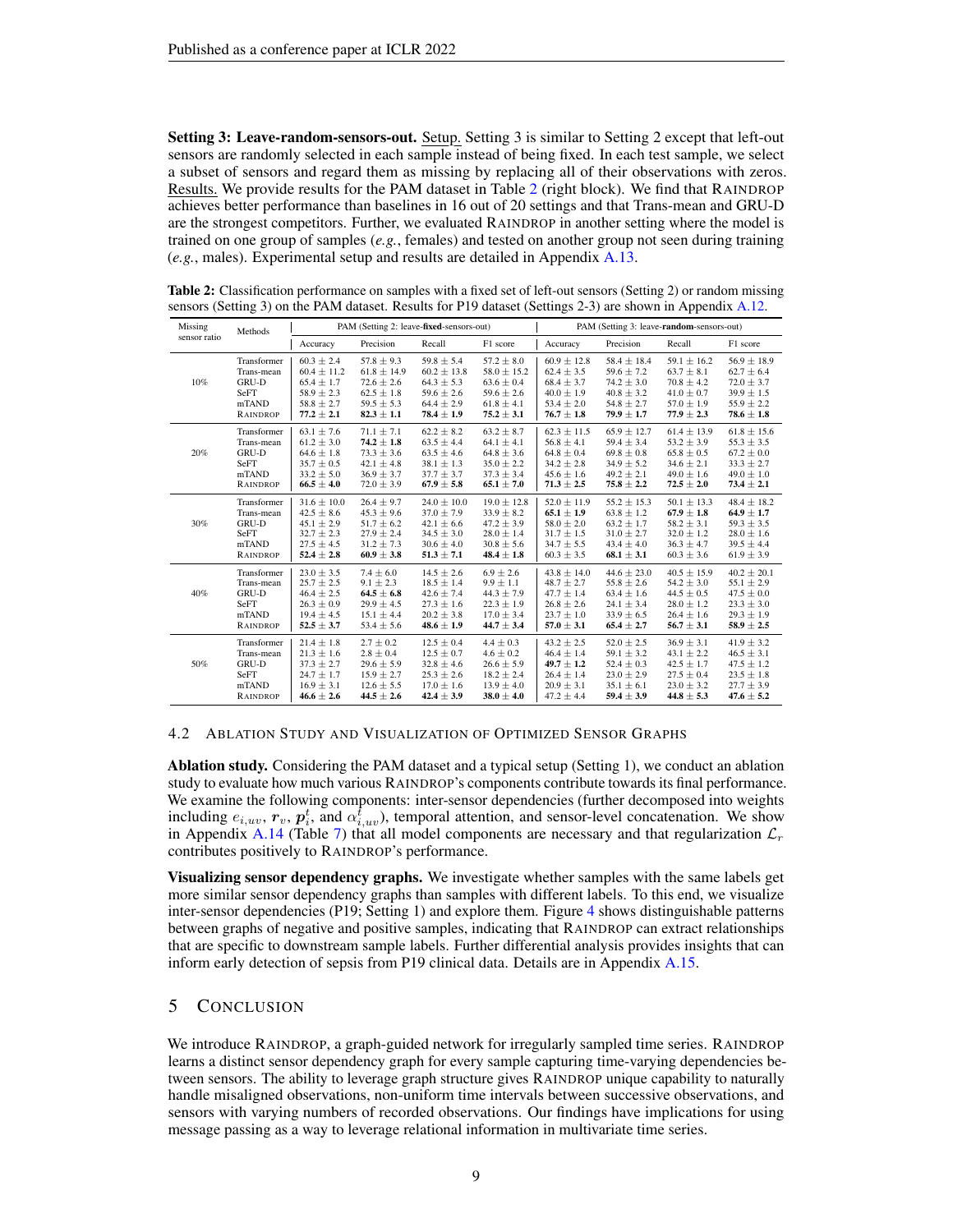# **ACKNOWLEDGMENTS**

This material is based upon work supported by the Under Secretary of Defense for Research and Engineering under Air Force Contract No. FA8702-15-D-0001. M.Z. is supported, in part, by NSF under nos. IIS-2030459 and IIS-2033384, Harvard Data Science Initiative, Amazon Research Award, Bayer Early Excellence in Science Award, AstraZeneca Research, and Roche Alliance with Distinguished Scientists Award. Any opinions, findings, conclusions or recommendations expressed in this material are those of the authors and do not necessarily reflect the views of the funders. The authors declare that there are no conflict of interests.

# REPRODUCIBILITY STATEMENT

We ensure the reproducibility of our work by clearly presenting the model and providing publicly accessible code and data. For all datasets used in this work, we share downloadable links to the raw sources and processed and ready-to-run datasets with the research community through this link: [https://github.com/mims-harvard/Raindrop.](https://github.com/mims-harvard/Raindrop) We specify all training details (e.g., preprocessing, data splits, hyperparameters, sensor selection) in the main text and Appendix. Python implementation of RAINDROP and all baseline methods is available at the aforementioned link. Detailed description of data, scripts, and configurations along with examples of usage are also provided.

# ETHICS STATEMENT

The ability of RAINDROP to learn robust information about sensors' representations and dependencies creates new opportunities for applications, where time series are predominant, *e.g.*, in healthcare, biology, and finance. In all these fields, especially in healthcare applications, our method should be used with caution. Although our model can gain valuable insights from time series, users must consider the limitations of machine-guided predictions. As with all data-driven solutions, our model may make biased predictions. In the case of biomedical data, biases can exist within the data itself, which can be, for example, caused by considering demographic attributes, such as age, weight, and gender, that might correlate with protected/regulated attributes. When target classes are highly imbalanced, our model can mitigate the issues by upsampling minority classes in every processed batch.

All datasets in this paper are publicly available and are not associated with any privacy or security concern. Further, all data are anonymized to guard against breaching patients' protected health information. We followed PhysioNet privacy policy and guidelines [\(https://archive.physionet.org/](https://archive.physionet.org/privacy.shtml) [privacy.shtml\)](https://archive.physionet.org/privacy.shtml) when experimenting with P12 and P19 datasets.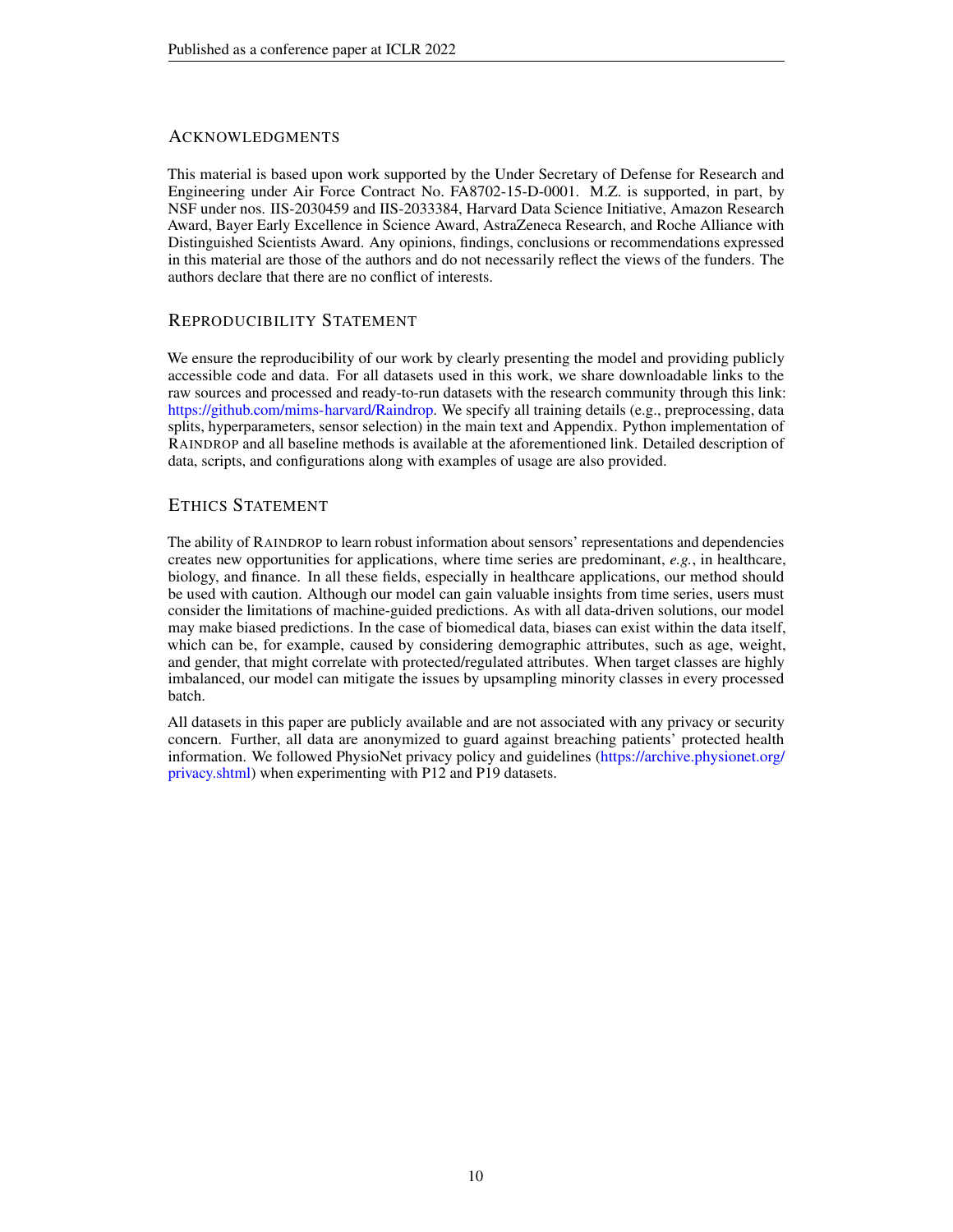### **REFERENCES**

- <span id="page-10-4"></span>Denis Agniel, Isaac S Kohane, and Griffin M Weber. Biases in electronic health record data due to processes within the healthcare system: retrospective observational study. British Medical Journal, 361, 2018.
- <span id="page-10-6"></span>Zhengping Che, Sanjay Purushotham, Kyunghyun Cho, David Sontag, and Yan Liu. Recurrent neural networks for multivariate time series with missing values. Scientific Reports, 8(1):1–12, 2018.
- <span id="page-10-9"></span>Tian Qi Chen, Yulia Rubanova, Jesse Bettencourt, and David K Duvenaud. Neural ordinary differential equations. In NeurIPS, 2018.
- <span id="page-10-7"></span>Zekai Chen, E Jiaze, Xiao Zhang, Hao Sheng, and Xiuzheng Cheng. Multi-task time series forecasting with shared attention. In ICDM Workshop, pp. 917–925, 2020.
- <span id="page-10-5"></span>Kyunghyun Cho, Bart Van Merriënboer, Caglar Gulcehre, Dzmitry Bahdanau, Fethi Bougares, Holger Schwenk, and Yoshua Bengio. Learning phrase representations using rnn encoder-decoder for statistical machine translation. 2014.
- <span id="page-10-1"></span>Edward Choi, Zhen Xu, Yujia Li, Michael Dusenberry, Gerardo Flores, Emily Xue, and Andrew Dai. Learning the graphical structure of electronic health records with graph convolutional transformer. In AAAI, volume 34, pp. 606–613, 2020.
- <span id="page-10-16"></span>Federico Errica, Davide Bacciu, and Alessio Micheli. Graph mixture density networks. In ICML, pp. 3025–3035, 2021.
- <span id="page-10-8"></span>Chenguang Fang and Chen Wang. Time series data imputation: A survey on deep learning approaches. arXiv:2011.11347, 2020.
- <span id="page-10-0"></span>Hassan Ismail Fawaz, Germain Forestier, Jonathan Weber, Lhassane Idoumghar, and Pierre-Alain Muller. Deep learning for time series classification: a review. Data Mining and Knowledge Discovery, 33(4):917–963, 2019.
- <span id="page-10-12"></span>Matthias Fey, Jan-Gin Yuen, and Frank Weichert. Hierarchical inter-message passing for learning on molecular graphs. arXiv:2006.12179, 2020.
- <span id="page-10-11"></span>Mikhail Galkin, Priyansh Trivedi, Gaurav Maheshwari, Ricardo Usbeck, and Jens Lehmann. Message passing for hyper-relational knowledge graphs. arXiv:2009.10847, 2020.
- <span id="page-10-18"></span>Prakhar Ganesh, Yao Chen, Xin Lou, Mohammad Ali Khan, Yin Yang, Hassan Sajjad, Preslav Nakov, Deming Chen, and Marianne Winslett. Compressing large-scale transformer-based models: A case study on bert. Transactions of the Association for Computational Linguistics, 9:1061–1080, 2021.
- <span id="page-10-10"></span>Justin Gilmer, Samuel S Schoenholz, Patrick F Riley, Oriol Vinyals, and George E Dahl. Neural message passing for quantum chemistry. In ICML, pp. 1263–1272. PMLR, 2017.
- <span id="page-10-15"></span>Ary L. Goldberger, Luis A. Nunes Amaral, L Glass, Jeffrey M. Hausdorff, Plamen Ch. Ivanov, Roger G. Mark, Joseph E. Mietus, George B. Moody, Chung-Kang Peng, and Harry Eugene Stanley. PhysioBank, PhysioToolkit, and PhysioNet: components of a new research resource for complex physiologic signals. Circulation, 101 23:E215–20, 2000.
- <span id="page-10-3"></span>Max Horn, Michael Moor, Christian Bock, Bastian Rieck, and Karsten Borgwardt. Set functions for time series. pp. 4303–4313, 2020.
- <span id="page-10-17"></span>Jie Hu, Li Shen, and Gang Sun. Squeeze-and-excitation networks. In CVPR, pp. 7132–7141, 2018.
- <span id="page-10-2"></span>Wenjie Hu, Yang Yang, Ziqiang Cheng, Carl Yang, and Xiang Ren. Time-series event prediction with evolutionary state graph. In WSDM, pp. 580–588, 2021.
- <span id="page-10-14"></span>Ziniu Hu, Yuxiao Dong, Kuansan Wang, and Yizhou Sun. Heterogeneous graph transformer. In The Web Conference, pp. 2704–2710, 2020.
- <span id="page-10-13"></span>Ekaterina Kalinicheva, Dino Ienco, Jérémie Sublime, and Maria Trocan. Unsupervised change detection analysis in satellite image time series using deep learning combined with graph-based approaches. IEEE Journal of Selected Topics in Applied Earth Observations and Remote Sensing, 13:1450–1466, 2020.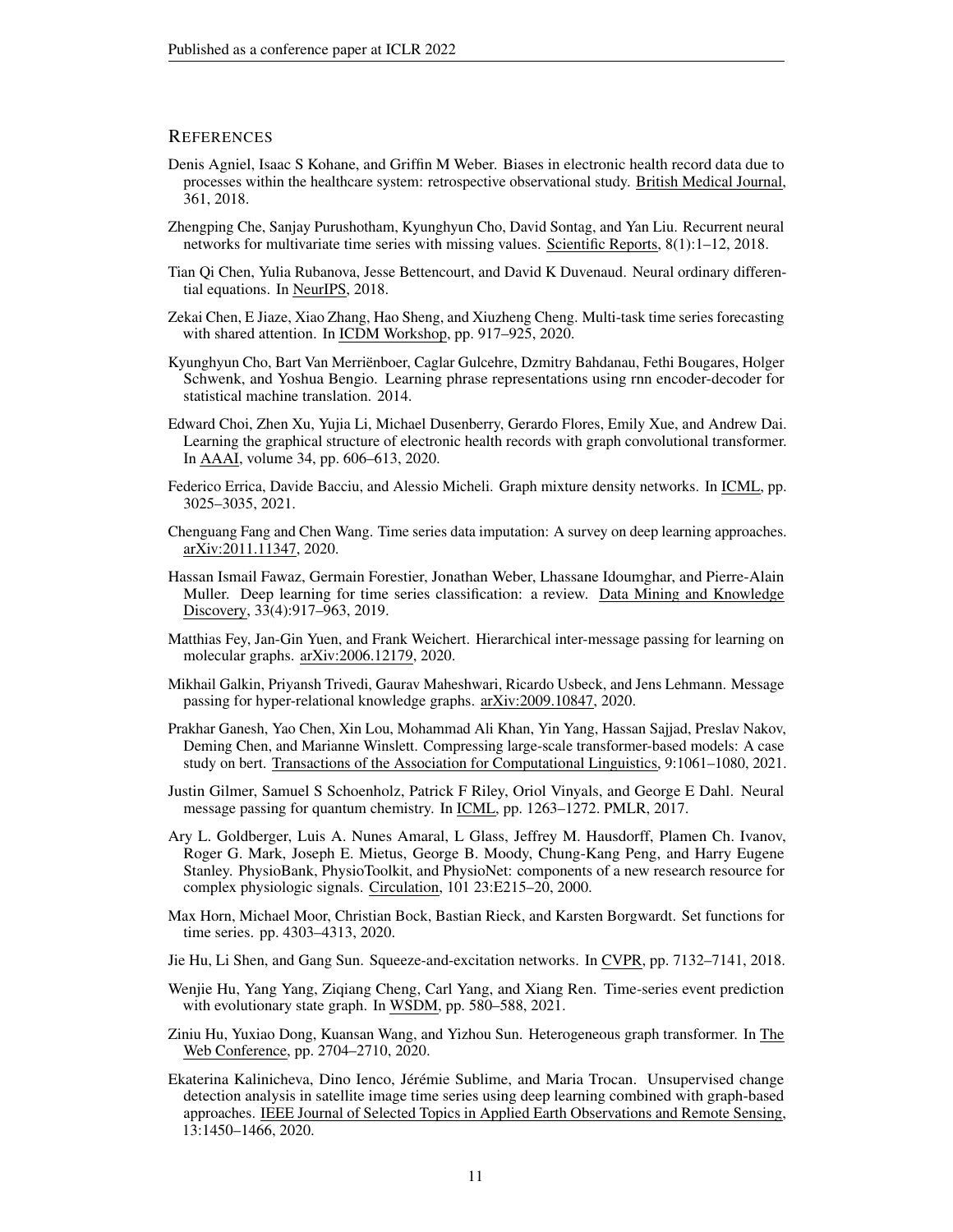- <span id="page-11-6"></span>Patrick Kidger, James Morrill, James Foster, and Terry Lyons. Neural controlled differential equations for irregular time series. arXiv:2005.08926, 2020.
- <span id="page-11-19"></span>Byung-Hoon Kim, Jong Chul Ye, and Jae-Jin Kim. Learning dynamic graph representation of brain connectome with spatio-temporal attention. arXiv:2105.13495, 2021.
- <span id="page-11-18"></span>Diederik P Kingma and Jimmy Ba. Adam: A method for stochastic optimization. arXiv:1412.6980, 2014.
- <span id="page-11-5"></span>Liying Li, Yang Liu, Tongquan Wei, and Xin Li. Exploring inter-sensor correlation for missing data estimation. In IECON, pp. 2108–2114. IEEE, 2020a.
- <span id="page-11-10"></span>Michelle M Li, Kexin Huang, and Marinka Zitnik. Representation learning for networks in biology and medicine: Advancements, challenges, and opportunities. arXiv:2104.04883, 2021.
- <span id="page-11-4"></span>S. C.-X. Li and B. M. Marlin. A scalable end-to-end gaussian process adapter for irregularly sampled time series classification. In NIPS, pp. 1804–1812, 2016.
- <span id="page-11-9"></span>Steven Cheng-Xian Li and Benjamin Marlin. Learning from irregularly-sampled time series: A missing data perspective. In ICML, pp. 5937–5946. PMLR, 2020.
- <span id="page-11-14"></span>Xiaoxue Li, Yanmin Shang, Yanan Cao, Yangxi Li, Jianlong Tan, and Yanbing Liu. Type-aware anchor link prediction across heterogeneous networks based on graph attention network. In AAAI, volume 34, pp. 147–155, 2020b.
- <span id="page-11-13"></span>Wu Lin, Nicolas Hubacher, and Mohammad Emtiyaz Khan. Variational message passing with structured inference networks. ICLR, 2018.
- <span id="page-11-3"></span>R. J. Little and D. B. Rubin. Statistical Analysis with Missing Data. John Wiley & Sons, 3 edition, 2014.
- <span id="page-11-7"></span>Qianli Ma, Sen Li, and Garrison Cottrell. Adversarial joint-learning recurrent neural network for incomplete time series classification. TPAMI, 2020.
- <span id="page-11-8"></span>Karl Øyvind Mikalsen, Cristina Soguero-Ruiz, Filippo Maria Bianchi, Arthur Revhaug, and Robert Jenssen. Time series cluster kernels to exploit informative missingness and incomplete label information. Pattern Recognition, 115:107896, 2021.
- <span id="page-11-17"></span>Daniel Neil, Michael Pfeiffer, and Shih-Chii Liu. Phased lstm: accelerating recurrent network training for long or event-based sequences. In NIPS, pp. 3889–3897, 2016.
- <span id="page-11-12"></span>Giannis Nikolentzos, Antoine Tixier, and Michalis Vazirgiannis. Message passing attention networks for document understanding. In AAAI, volume 34, pp. 8544–8551, 2020.
- <span id="page-11-0"></span>S Ravuri, K Lenc, M Willson, D Kangin, R Lam, P Mirowski, M Athanassiadou, S Kashem, S Madge, R Prudden, et al. Skillful precipitation nowcasting using deep generative models of radar, arxiv. Nature, 597:672–677, 2021.
- <span id="page-11-16"></span>Attila Reiss and Didier Stricker. Introducing a new benchmarked dataset for activity monitoring. In ISWC, pp. 108–109, 2012.
- <span id="page-11-15"></span>Matthew A Reyna, Christopher S Josef, Russell Jeter, Supreeth P Shashikumar, M Brandon Westover, Shamim Nemati, Gari D Clifford, and Ashish Sharma. Early prediction of sepsis from clinical data: The physionet/computing in cardiology challenge 2019. Critical Care Medicine, 48(2):210–217, 2020.
- <span id="page-11-11"></span>Pau Riba, Andreas Fischer, Josep Lladós, and Alicia Fornés. Learning graph distances with message passing neural networks. In ICPR, pp. 2239–2244. IEEE, 2018.
- <span id="page-11-2"></span>J. L. Schafer and J. W. Graham. Missing data: Our view of the state of the art. Psychological Methods, 7(2), 2002.
- <span id="page-11-1"></span>Omer Berat Sezer, Mehmet Ugur Gudelek, and Ahmet Murat Ozbayoglu. Financial time series forecasting with deep learning: A systematic literature review: 2005–2019. Applied Soft Computing, 90:106181, 2020.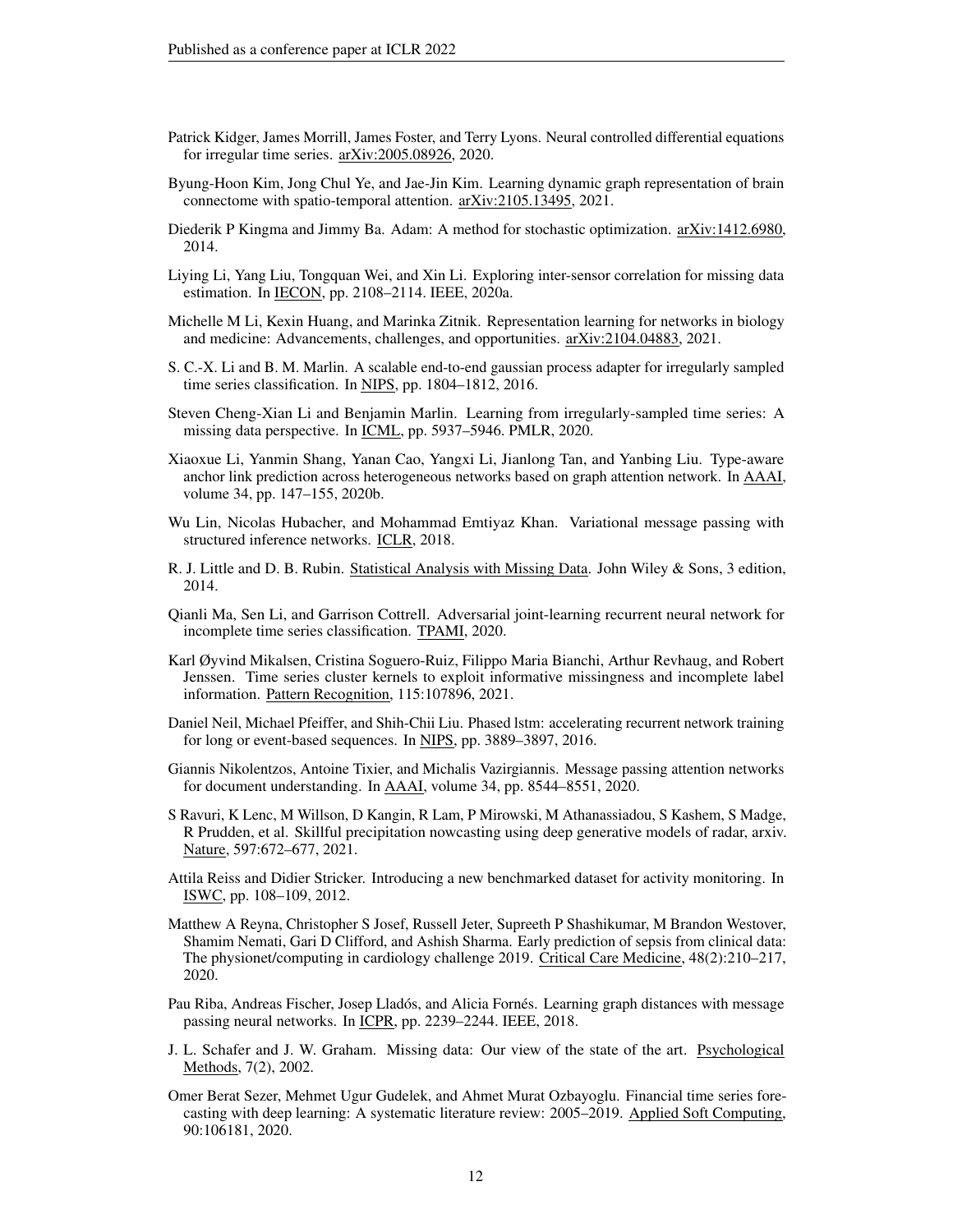- <span id="page-12-11"></span>Siyuan Shan and Junier B Oliva. Nrtsi: Non-recurrent time series imputation for irregularly-sampled data. arXiv:2102.03340, 2021.
- <span id="page-12-17"></span>Paul Shannon, Andrew Markiel, Owen Ozier, Nitin S Baliga, Jonathan T Wang, Daniel Ramage, Nada Amin, Benno Schwikowski, and Trey Ideker. Cytoscape: a software environment for integrated models of biomolecular interaction networks. Genome Research, 13(11):2498–2504, 2003.
- <span id="page-12-6"></span>Satya Narayan Shukla and Benjamin Marlin. Interpolation-prediction networks for irregularly sampled time series. In ICLR, 2018.
- <span id="page-12-1"></span>Satya Narayan Shukla and Benjamin Marlin. Multi-time attention networks for irregularly sampled time series. In ICLR, 2021.
- <span id="page-12-10"></span>Satya Narayan Shukla and Benjamin M Marlin. A survey on principles, models and methods for learning from irregularly sampled time series. 2020.
- <span id="page-12-0"></span>Rafael T Sousa, Lucas A Pereira, and Anderson S Soares. Improving irregularly sampled time series learning with dense descriptors of time. arXiv:2003.09291, 2020.
- <span id="page-12-8"></span>Qingxiong Tan, Mang Ye, Baoyao Yang, Siqi Liu, Andy Jinhua Ma, Terry Cheuk-Fung Yip, Grace Lai-Hung Wong, and PongChi Yuen. DATA-GRU: Dual-attention time-aware gated recurrent unit for irregular multivariate time series. In AAAI, volume 34, pp. 930–937, 2020.
- <span id="page-12-7"></span>Sindhu Tipirneni and Chandan K Reddy. Self-supervised transformer for multivariate clinical time-series with missing values. arXiv:2107.14293, 2021.
- <span id="page-12-3"></span>Ashish Vaswani, Noam Shazeer, Niki Parmar, Jakob Uszkoreit, Llion Jones, Aidan N Gomez, Łukasz Kaiser, and Illia Polosukhin. Attention is all you need. In NIPS, pp. 5998–6008, 2017.
- <span id="page-12-15"></span>Petar Veličković, Guillem Cucurull, Arantxa Casanova, Adriana Romero, Pietro Liò, and Yoshua Bengio. Graph attention networks. In ICLR, 2018.
- <span id="page-12-13"></span>Xiaoyang Wang, Yao Ma, Yiqi Wang, Wei Jin, Xin Wang, Jiliang Tang, Caiyan Jia, and Jian Yu. Traffic flow prediction via spatial temporal graph neural network. In The Web Conference 2020, pp. 1082–1092, 2020.
- <span id="page-12-2"></span>Zhen Wang, Yang Zhang, Ai Jiang, Ji Zhang, Zhao Li, Jun Gao, Ke Li, and Chenhao Lu. Dama-net: A novel predictive model for irregularly asynchronously and sparsely sampled multivariate time series. In ICML'W, 2011.
- <span id="page-12-4"></span>B. J. Wells, K. M. Chagin, A. S. Nowacki, and M. W. Kattan. Strategies for handling missing data in electronic health record derived data. EGEMS, 1(3), 2013.
- <span id="page-12-9"></span>Sifan Wu, Xi Xiao, Qianggang Ding, Peilin Zhao, Ying Wei, and Junzhou Huang. Adversarial sparse transformer for time series forecasting. In NeurIPS, volume 33, 2020a.
- <span id="page-12-5"></span>Yinjun Wu, Jingchao Ni, Wei Cheng, Bo Zong, Dongjin Song, Zhengzhang Chen, Yanchi Liu, Xuchao Zhang, Haifeng Chen, and Susan Davidson. Dynamic gaussian mixture based deep generative model for robust forecasting on sparse multivariate time series. In AAAI, 2021.
- <span id="page-12-12"></span>Zonghan Wu, Shirui Pan, Fengwen Chen, Guodong Long, Chengqi Zhang, and S Yu Philip. A comprehensive survey on graph neural networks. IEEE Transactions on Neural Networks and Learning Systems, 32(1):4–24, 2020b.
- <span id="page-12-14"></span>Zonghan Wu, Shirui Pan, Guodong Long, Jing Jiang, Xiaojun Chang, and Chengqi Zhang. Connecting the dots: Multivariate time series forecasting with graph neural networks. In KDD, pp. 753–763, 2020c.
- <span id="page-12-16"></span>Jianing Yang, Yongxin Wang, Ruitao Yi, Yuying Zhu, Azaan Rehman, Amir Zadeh, Soujanya Poria, and Louis-Philippe Morency. Mtag: Modal-temporal attention graph for unaligned human multimodal language sequences. In Proceedings of the 2021 Conference of the North American Chapter of the Association for Computational Linguistics: Human Language Technologies, pp. 1009–1021, 2021.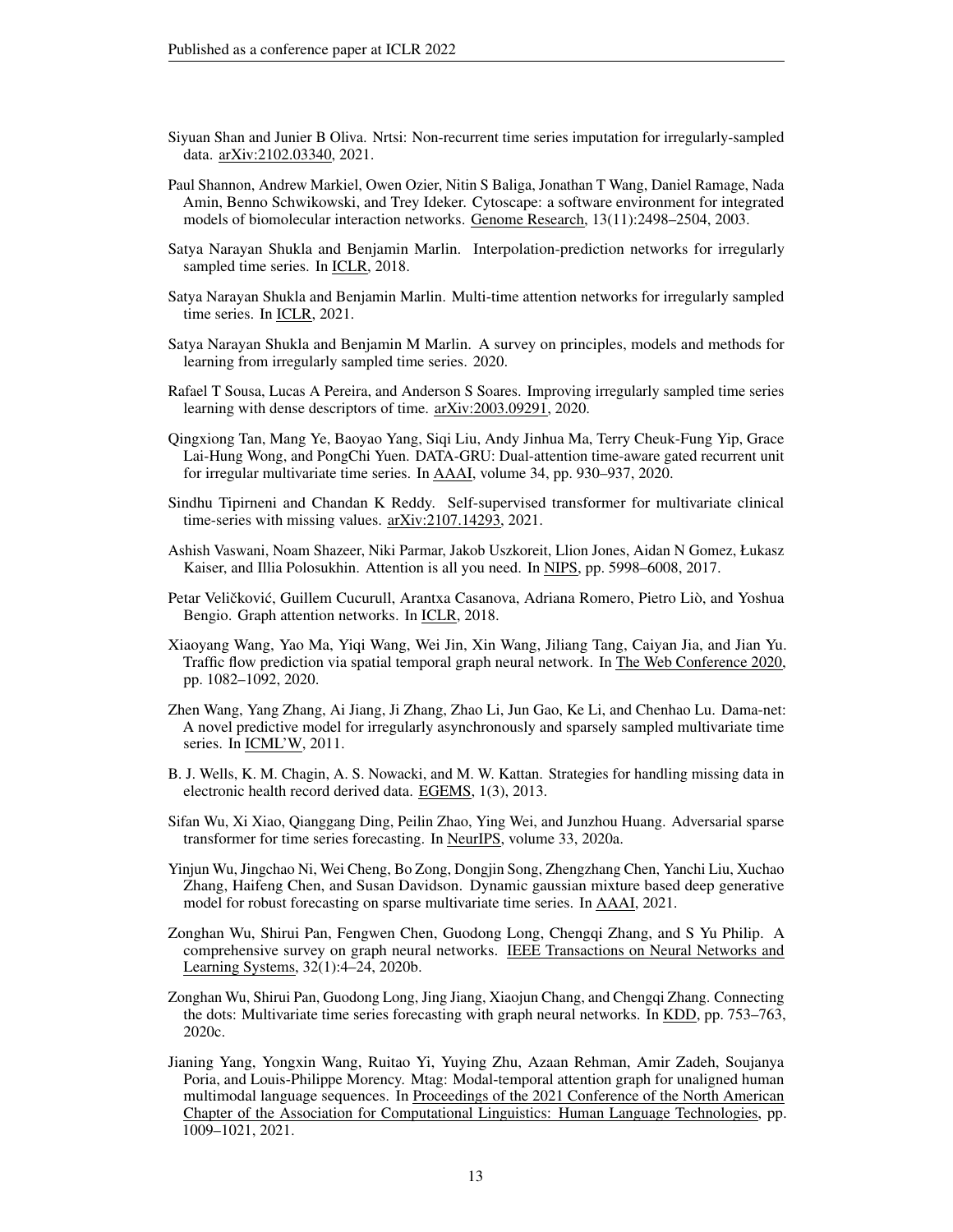- <span id="page-13-5"></span>Seongjun Yun, Minbyul Jeong, Raehyun Kim, Jaewoo Kang, and Hyunwoo J Kim. Graph transformer networks. In NeurIPS, volume 32, pp. 11983–11993, 2019.
- <span id="page-13-1"></span>George Zerveas, Srideepika Jayaraman, Dhaval Patel, Anuradha Bhamidipaty, and Carsten Eickhoff. A transformer-based framework for multivariate time series representation learning. In KDD, pp. 2114–2124, 2021.
- <span id="page-13-4"></span>Daochen Zha, Kwei-Herng Lai, Kaixiong Zhou, and Xia Hu. Towards similarity-aware time-series classification. SDM, 2022.
- <span id="page-13-0"></span>Chuxu Zhang, Dongjin Song, Yuncong Chen, Xinyang Feng, Cristian Lumezanu, Wei Cheng, Jingchao Ni, Bo Zong, Haifeng Chen, and Nitesh V Chawla. A deep neural network for unsupervised anomaly detection and diagnosis in multivariate time series data. In AAAI, volume 33, pp. 1409–1416, 2019.
- <span id="page-13-3"></span>Li Zhang, Dan Xu, Anurag Arnab, and Philip HS Torr. Dynamic graph message passing networks. In CVPR, pp. 3726–3735, 2020.
- <span id="page-13-2"></span>Jie Zhou, Ganqu Cui, Shengding Hu, Zhengyan Zhang, Cheng Yang, Zhiyuan Liu, Lifeng Wang, Changcheng Li, and Maosong Sun. Graph neural networks: A review of methods and applications. AI Open, 1:57–81, 2020.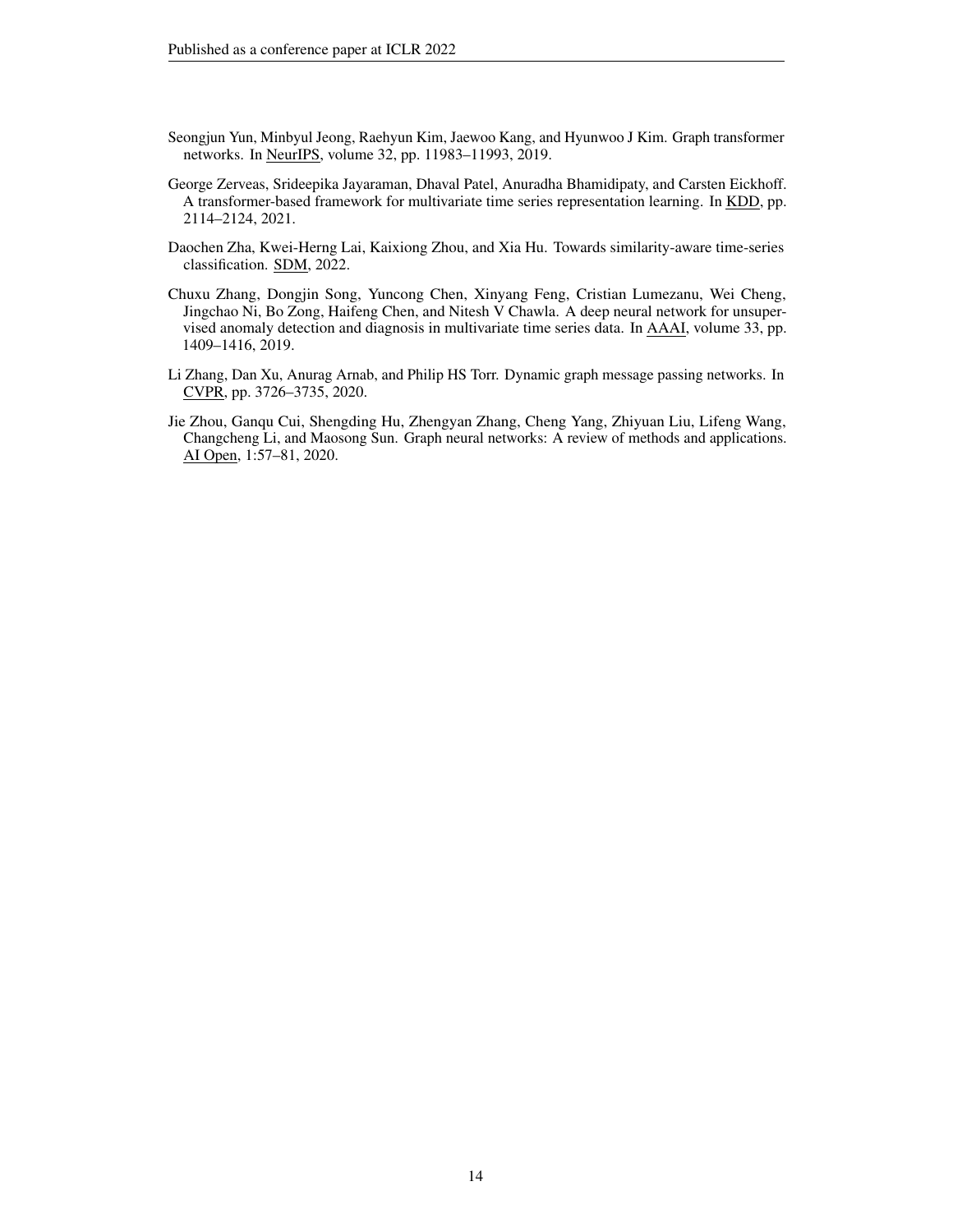# A APPENDIX

# <span id="page-14-0"></span>A.1 ENCODING TIMESTAMPS

For a given time value  $t$ , we pass it to trigonometric functions with the frequency of  $10,000$  [\(Vaswani](#page-12-3) [et al.,](#page-12-3) [2017\)](#page-12-3) and generate time representation  $p^t \in \mathbb{R}^{\xi}$  (omit sample index i for brevity) through [\(Horn](#page-10-3) [et al.,](#page-10-3) [2020\)](#page-10-3):

$$
\boldsymbol{p}_{2k}^t = \sin(\frac{t}{10000^{2k/\xi}}), \quad \boldsymbol{p}_{2k+1}^t = \cos(\frac{t}{10000^{2k/\xi}}), \tag{6}
$$

where  $\xi$  is the expected dimension. In this work, we set  $\xi = 16$  in all experimental settings for all models. Please note, we encode the *time value* which is a continuous timestamp, instead of *time position* which is a discrete integer indicating the order of observation in time series.

### <span id="page-14-1"></span>A.2 ADDITIONAL INFORMATION ON THE CALCULATION OF TEMPORAL ATTENTION WEIGHT

The Eq. [4](#page-5-2) describes how we learn the temporal attention weights vector  $\beta_{i,v}$  for sensor v, following the self-attention formalism. Different from the standard self-attention mechanism that generates an self-attention matrix, we generate a temporal attention weight vector. The reason is that we only need an attention weight vector (instead of a matrix) to aggregate the observation embeddings into a single sensor embedding through weighted sum.

In the standard self-attention matrix, each element denotes the dependency of an observation embedding on another observation embedding. Similarly, each row describes the dependencies of an observation embedding on all other observation embeddings (all the observations belong to the same sensor). Our intuition is to aggregate a row in the self-attention matrix into a scalar that denotes the importance of the observation embedding to the whole sensor embedding.

In practice, we apply the weighted aggregation, parameterized by s, to every row in the self-attention matrix and concatenate the generated scalars into an attention vector. Next, we give a concrete example to specifically describe the meaning of  $s$ . Each row,  $j$ , of the self-attention matrix captures relationships of observation embedding  $h_{i,v}^{t_j}$  to all observation embeddings  $\{h_{i,v}^{t_k}: k = 1, ..., T\}$ . Then, using the learnable weight vector  $s$ , these correlations between observations are aggregated across time to obtain temporal importance weight  $\beta_{i,v}^{t_j}$ . The  $\beta_{i,v}^{t_j}$  represents the importance of the corresponding observation to the whole sensor embedding.

### <span id="page-14-2"></span>A.3 ADDITIONAL INFORMATION ON SAMPLE EMBEDDING

As we generate sample embedding by concatenating all sensor embeddings, the sample embedding could be relatively long when there is a large number of sensors. To alleviate this issue, on one hand, we can reduce the dimension of sample embeddings by adding a neural layer (such as a simple fully-connected layer) after the concatenation. On the other hand, when the number of sensors is super large, our model is flexible and can effortlessly switch the concatenation to other readout functions (such as averaging aggregation): this will naturally solve the problem of long vectors. We empirically show that concatenation works better than averaging in our case. We see a boost in the AUROC score by 0.6% using concatenation instead of averaging for generating sample embeddings(P19; Setting 1).

### <span id="page-14-3"></span>A.4 ADDITIONAL INFORMATION ON SAMPLE SIMILARITIES

In this work, we assume all samples share some common characteristics to some extent. When modeling the similarities across samples, we do not consider the situation where the samples are similar within latent groups and different across groups.

Our study focuses on the question of irregularity rather than the question of distribution shifts in time series. To this end, in our experiments, we first rigorously benchmark Raindrop using a standard evaluating setup (Setting 1, which is classification of irregular time series). This is the only setup that most existing methods consider (e.g., [Shukla & Marlin](#page-12-1) [\(2021\)](#page-12-1); [Che et al.](#page-10-6) [\(2018\)](#page-10-6)) and we want to make sure our comparisons are fair. In order to provide a more rigorous assessment of Raindrop's performance, we also consider more challenging setups in our experiments (i.e., Settings 2-4) when the dataset is evaluated in a non-standard manner and the split is informed by a select data attribute.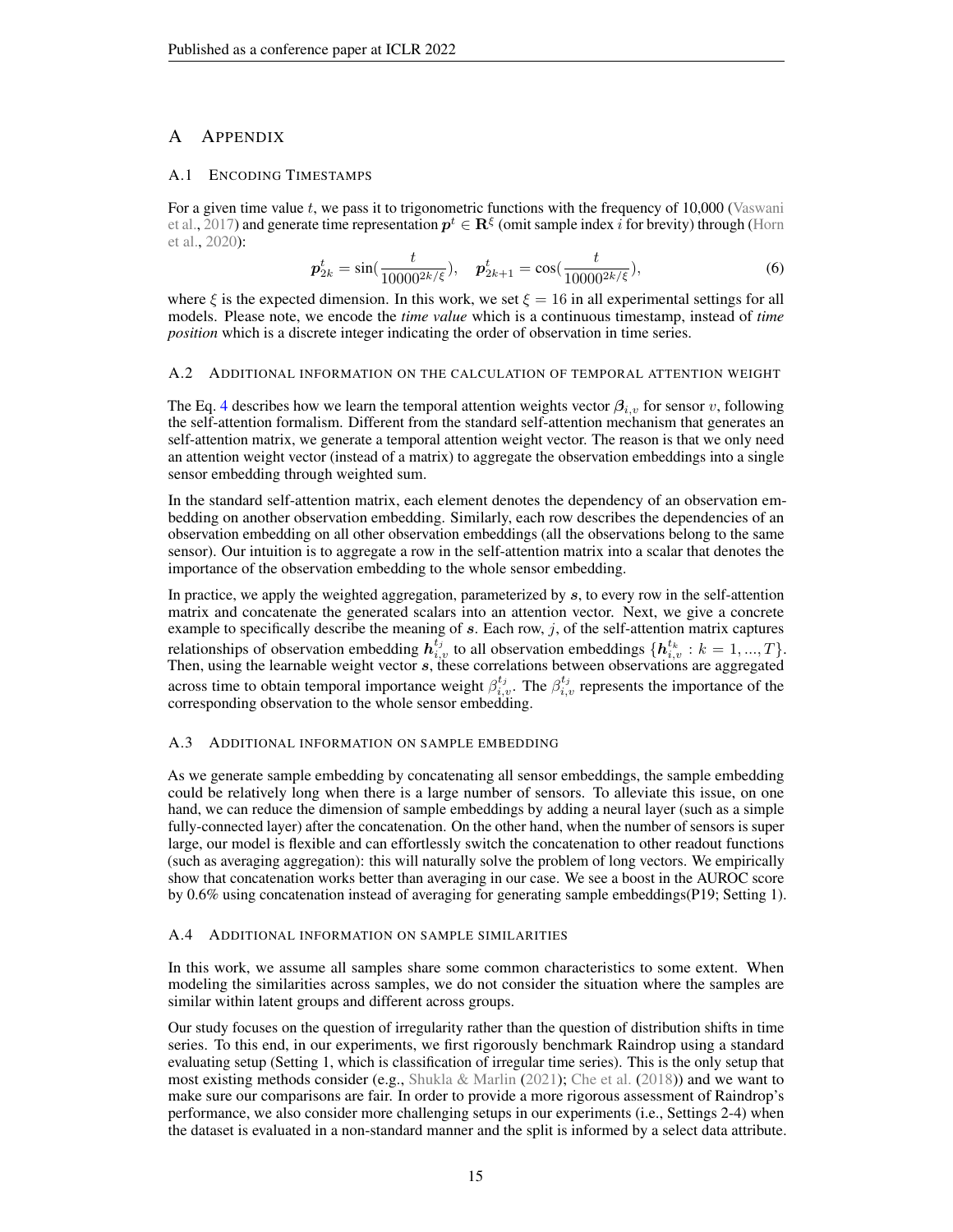<span id="page-15-2"></span>

| <b>Table 3:</b> Dataset statistics. The '#-timestamps' refers to the number of all sampling timestamps measured in this |
|-------------------------------------------------------------------------------------------------------------------------|
| dataset. The '#-classes' means the number of categories in dataset labels. The 'Static info' indicates if sample's      |
| static attributes (e.g., height and weight) are available. The 'missing ratio' denotes the ratio between the number     |
| of missing observations and the number of all possible observations if the dataset is fully-observed.                   |

| Datasets        |        |    |     |        | #-samples #-sensors #-timestamps #-classes Static info Missing ratio $(\%)$ |
|-----------------|--------|----|-----|--------|-----------------------------------------------------------------------------|
| P <sub>19</sub> | 38,803 | 34 | 60  | 2 True | 94.9                                                                        |
| P <sub>12</sub> | 11.988 | 36 | 215 | 2 True | 88.4                                                                        |
| <b>PAM</b>      | 5.333  |    | 600 | False  | 60.0                                                                        |

Our results on Setting 1 are consistent with those on Settings 2-4. Results on harder Settings 2-4 show that Raindrop can perform comparably better than baselines. Results across these diverse settings increase our confidence that Raindrop is quite flexible and widely applicable.

### <span id="page-15-0"></span>A.5 FURTHER DETAILS ON DATASETS

P19: PhysioNet Sepsis Early Prediction Challenge 2019. P19 dataset [\(Reyna et al.,](#page-11-15) [2020\)](#page-11-15) contains 38,803 patients and each patient is monitored by 34 irregularly sampled sensors including 8 vital signs and 26 laboratory values. The original dataset has 40,336 patients, we remove the samples with too short or too long time series, remaining 38,803 patients (the longest time series of the patient has more than one and less than 60 observations). Each patient is associated with a static vector indicating attributes: age, gender, time between hospital admission and ICU admission, ICU type, and ICU length of stay (days). Each patient has a binary label representing occurrence of sepsis within the next 6 hours. The dataset is highly imbalanced with only ∼4% positive samples.

P12: PhysioNet Mortality Prediction Challenge 2012. P12 dataset [\(Goldberger et al.,](#page-10-15) [2000\)](#page-10-15) includes 11,988 patients (samples), after removing 12 inappropriate samples following [\(Horn et al.,](#page-10-3) [2020\)](#page-10-3). Each patient contains multivariate time series with 36 sensors (excluding weight), which are collected in the first 48-hour stay in ICU. Each sample has a static vector with 9 elements including age, gender, etc. Each patient is associated with a binary label indicating length of stay in ICU, where negative label means hospitalization is not longer than 3 days and positive label marks hospitalization is longer than 3 days. P12 is imbalanced with ∼93% positive samples.

PAM: PAMAP2 Physical Activity Monitoring. PAM dataset [\(Reiss & Stricker,](#page-11-16) [2012\)](#page-11-16) measures daily living activities of 9 subjects with 3 inertial measurement units. We modify it to suit our scenario of irregular time series classification. We excluded the ninth subject due to short length of sensor readouts. We segment the continuous signals into samples with the time window of 600 and the overlapping rate of 50%. PAM originally has 18 activities of daily life. We exclude the ones associated with less than 500 samples, remaining 8 activities. After modification, PAM dataset contains 5,333 segments (samples) of sensory signals. Each sample is measured by 17 sensors and contains 600 continuous observations with the sampling frequency 100 Hz. To make time series irregular, we randomly remove 60% of observations. To keep fair comparison, the removed observations are randomly selected but kept the same for all experimental settings and approaches. PAM is labelled by 8 classes where each class represents an activity of daily living. PAM does not include static attributes and the samples are approximately balanced across all 8 categories.

To feed given data into neural networks, we set the input as zero if no value was measured. In highly imbalanced datasets (P19 and P12) we perform batch minority class upsampling, which means that every processed batch has the same number of positive and negative class samples. The dataset statistics including sparse ratio are provided in Table [3.](#page-15-2)

#### <span id="page-15-1"></span>A.6 FURTHER DETAILS ON MODEL HYPERPARAMETERS

Baseline hyperparameters. The implementation of baselines follows the corresponding papers including SeFT [\(Horn et al.,](#page-10-3) [2020\)](#page-10-3), GRU-D [\(Che et al.,](#page-10-6) [2018\)](#page-10-6), and mTAND [\(Shukla & Marlin,](#page-12-1) [2021\)](#page-12-1). We follow the settings of Transformer baseline in [\(Horn et al.,](#page-10-3) [2020\)](#page-10-3) while implementing Transformer in our work. For average imputation in Trans-mean, we replace the missing values by the global mean value of observations in the sensor [\(Shukla & Marlin,](#page-12-10) [2020\)](#page-12-10). We use batch size of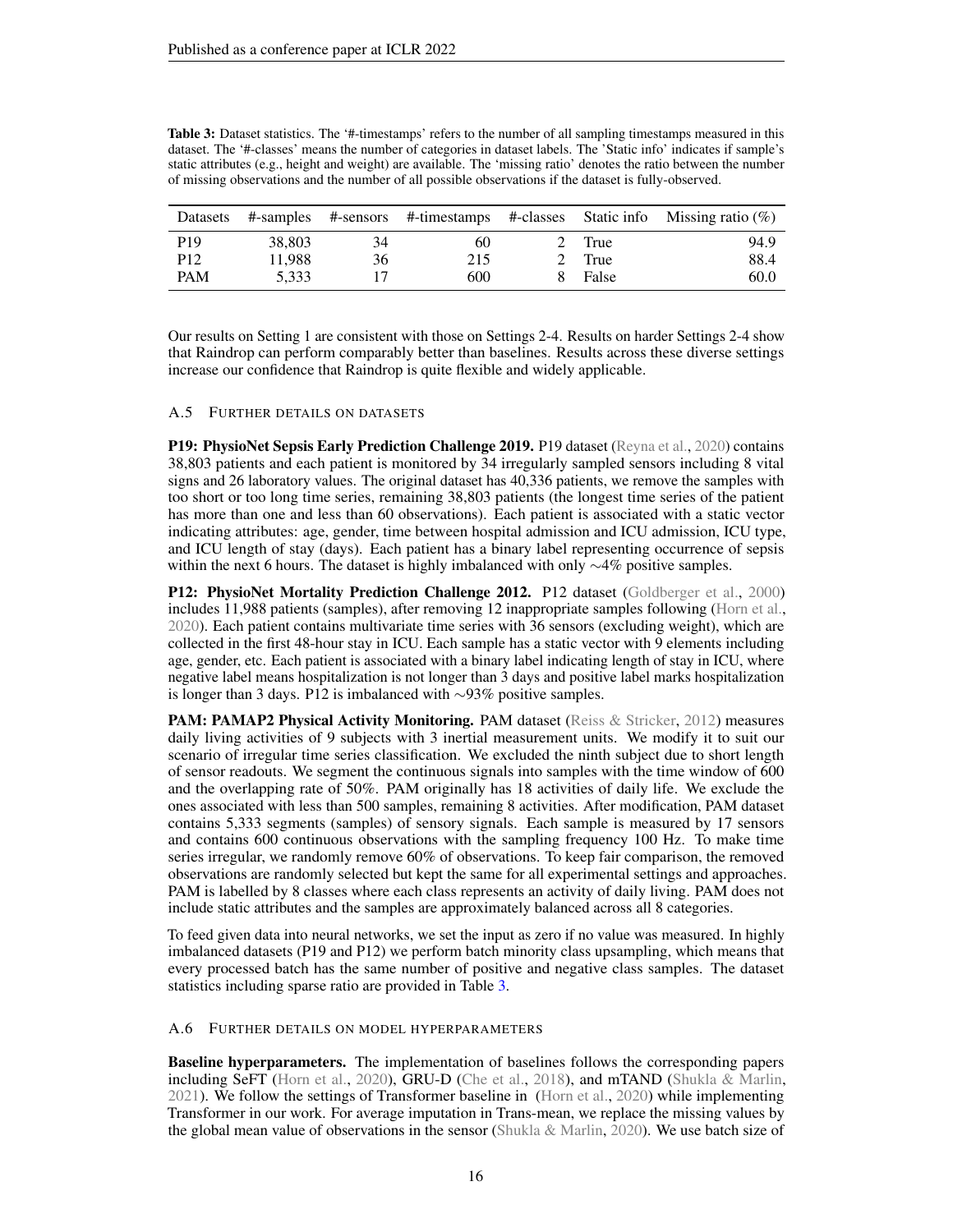128 and learning rate of 0.0001. Note that we upsample the minority class in each batch to make the batch balance (64 positive samples and 64 negative samples in each batch).

The chosen hyperparameters are the same across datasets (P19, P12, PAM), models (both baselines and RAINDROP), and experimental settings. Remarkably, we found that all the baselines make dummy predictions (classify all testing samples as the majority label) on PAM in Setting 2-3 while RAINDROP makes reasonable predictions. For the comparison to make sense (*i.e.*, the baselines can make meaningful predictions), we use learning rate of 0.001 for baselines on PAM. GRU-D has 49 layers while other models have 2 layers. We run all models for 20 epochs, store the parameters that obtain the highest AUROC in the validation set, and use it to make predictions for testing samples. We use the Adam algorithm for gradient-based optimization [\(Kingma & Ba,](#page-11-18) [2014\)](#page-11-18).

RAINDROP hyperparameters. Next, we report the setting of unique hyperparameters in our RAIN-DROP. In the generation of observation embedding, we set  $R_u$  as a 4-dimensional vector, thus the produced observation embedding has 4 dimensions. The dimensions of time representation  $p<sup>t</sup>$  and  $r_v$  are both 16. The trainable weight matrix D has shape of  $4 \times 32$ . The dimensions of  $w_u$  and  $w_v$ are the same as the number of sensors: 34 in P19, 36 in P12, and 17 in PAM. We set the number of RAINDROP layers L as 2 while the first layer prunes edges and the second layer does not. We set the proportion of edge pruning as  $50\%$  (K=50), which means we remove half of the existing edges that have the lowest weights. The  $d_k$  is set to 20, while the shape of W is  $20 \times 20$ . All the activation functions, without specific clarification, are sigmoid functions. The  $d_a$  is set equal to the number of sensors. The first layer of  $\varphi$  has 128 neurons while the second layer has C neurons (*i.e.*, 2 for P19 and P12; 8 for PAM). We set  $\lambda = 0.02$  to adjust  $\mathcal{L}_r$  regularization scale. All the preprocessed datasets and implementation codes are made available online. Further details are available through RAINDROP's code and dataset repository.

**Readout function.** Here we discuss the selection of readout function g in section [3.5.](#page-6-0) Our preliminary experiments show that concatenation outperforms other popular aggregation functions such as averaging [\(Errica et al.,](#page-10-16) [2021\)](#page-10-16) and squeeze-excitation readout function [\(Kim et al.,](#page-11-19) [2021;](#page-11-19) [Hu et al.,](#page-10-17) [2018\)](#page-10-17). While any of those aggregation functions can be considered, we used concatenation throughout all experiments in this manuscript.

### <span id="page-16-0"></span>A.7 PERFORMANCE METRICS

Since P19 and P12 datasets are imbalanced, we use the Area Under a ROC Curve (AUROC) and Area Under Precision-Recall Curve (AUPRC) to measure performance. As the PAM dataset is nearly balanced, we also report accuracy, precision, recall and F1 score. We report mean and standard deviation values over 5 independent runs. Model parameters that achieve the best AUROC value on the validation set are used for test set.

# <span id="page-16-2"></span>A.8 FURTHER DETAILS ON SETUP DETAILS FOR SETTING 2

In Setting 2, the selected missing sensors are fixed across different models and chosen in the following way. First, we calculate the importance score for each sensor and rank them in a descending order. The importance score is based on information gain, which we calculate with feeding the observations into a Random Forest classifier with 20 decision trees. In particular, we treat each sample as only having one sensor, then feed the single sensor into random forest classifier and record the AUROC. The higher AUROC indicates the sensor provides higher information gain. When we have sensors ranked by their AUROC values, we choose the first  $n$  sensors (the ones with highest AUROC values) and replace all observations in these sensors by zeros in all samples in validation and test set. The number of missing sensors is defined indirectly from the user with the sensors' missing ratio which ranges from 0.1 to 0.5.

### <span id="page-16-1"></span>A.9 ADDITIONAL INFORMATION ON MISSING PATTERN

This work propose RAINDROP which is a novel solution for irregularity in multivariate time series through inter-sensor dependencies. RAINDROP is not in conflict with other solutions (such as missing pattern and temporal decay) for irregularity. However, as the missing pattern is widely discussed in modelling incomplete time series [\(Che et al.,](#page-10-6) [2018\)](#page-10-6), we explore how to combine the advantages of relational structures and missing pattern. We adopt mask matrix as a proxy of missing pattern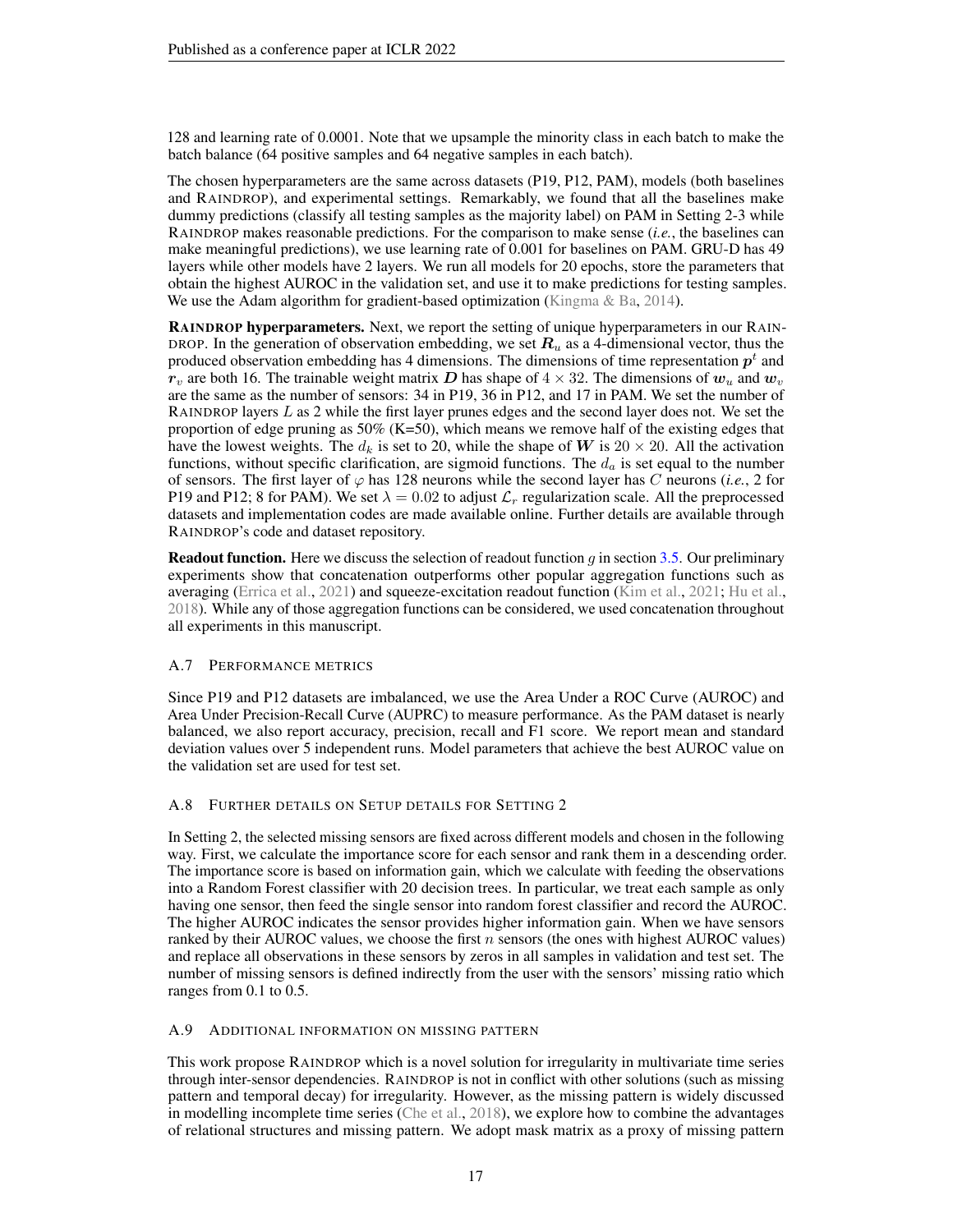as in [Che et al.](#page-10-6) [\(2018\)](#page-10-6). Taking the architecture of RAINDROP, we concatenate the observation  $x_{i,u}^t$ with a binary mask indicator  $b_{i,u}^t$  as input. The indicator  $b_{i,u}^t$  is set as 1 when there is an observation of sensor i at time t and set as  $\ddot{0}$  otherwise. All the experimental settings and hyperparameters are the same as in RAINDROP (P19; Setting 1). The experimental results show that taking advantage of missing pattern can slightly boost the AUROC by 1.2% and AUPRC by 0.9% in P19. This empirically shed the light for future research on integrating multiple characteristics in representation of irregularly time series.

### <span id="page-17-1"></span>A.10 COMPARISON BETWEEN TEMPORAL ATTENTION AND LSTM

We conduct extensive experiments to compare the effectiveness of temporal attention and LSTM. To this end, we replace the temporal attention in sensor embedding generation (Eq  $4-5$  $4-5$ ) in RAINDROP by LSTM layer which processes all observation embeddings sequentially. We use zero padding to convert the irregular observations into fixed-length time series so the data can be fed into LSTM architecture. We regard the last output of LSTM as generated sensor embedding. The number of LSTM cells equal to the dimension of observation embedding. All the model structures are identical except in the part of temporal attention and LSTM. We keep all experimental settings (P19; Setting 1) and hyperparameter selections the same. The experimental results show that the temporal self-attention outperform LSTM by 1.8% (AUROC) and additionally saved 49% of the training time. One potential reason is that the self-attention mechanism avoids recursion and allows parallel computation and also reduces performance degradation caused by long-term dependencies [\(Ganesh et al.,](#page-10-18) [2021;](#page-10-18) [Vaswani](#page-12-3) [et al.,](#page-12-3) [2017\)](#page-12-3).

# <span id="page-17-0"></span>A.11 ADDITIONAL INFORMATION ON METHOD BENCHMARKING

Taking experimental Setting 1 (*i.e.*, classic time series classification) as an example, we conduct extensive experiments to compare Raindrop with ODE-RNN [\(Chen et al.,](#page-10-7) [2020\)](#page-10-7),  $\overline{DGM}^2$ -O [\(Wu et al.,](#page-12-5) [2021\)](#page-12-5), EvoNet [\(Hu et al.,](#page-10-2) [2021\)](#page-10-2), and MTGNN [\(Wu et al.,](#page-12-14) [2020c\)](#page-12-14). As IP-Net [\(Shukla & Marlin,](#page-12-6) [2018\)](#page-12-6) and mTAND [\(Shukla & Marlin,](#page-12-1) [2021\)](#page-12-1) are from the same authors, we only compare with mTAND which is the latest model. For the baselines, we follow the settings as provided in their public codes. For methods, which cannot deal with irregular data (*e.g.*, EvoNet and MTGNN), we first impute the missing data using mean imputation and then feed data into the model. For forecasting models (*e.g.*, MTGNN) which are strictly not comparable with the proposed classification model, we formulate the task as a single-step forecasting, concatenate the learned representations from all sensors and feed into a fully-connected layer (work as classifier) to make prediction, and use cross-entropy to quantify the loss.

# <span id="page-17-2"></span>A.12 RESULTS FOR P19 (SETTINGS 2-3)

<span id="page-17-3"></span>Here we report the experimental results for P19 in Setting 2 (Table [4\)](#page-17-3) and Setting 3 (Table [5\)](#page-17-4).

|                 |              | Missing ratio |                                                                                                                                                                                                                                            |        |        |        |        |        |                                                                                                                                                |        |                              |        |  |  |
|-----------------|--------------|---------------|--------------------------------------------------------------------------------------------------------------------------------------------------------------------------------------------------------------------------------------------|--------|--------|--------|--------|--------|------------------------------------------------------------------------------------------------------------------------------------------------|--------|------------------------------|--------|--|--|
| Models          | 10%<br>$0\%$ |               | 20%                                                                                                                                                                                                                                        |        | 30%    |        | 40%    |        | 50%                                                                                                                                            |        |                              |        |  |  |
|                 | <b>AUROC</b> | AUPRC.        | AUROC.                                                                                                                                                                                                                                     | AUPRC. | AUROC. | AUPRC. | AUROC. | AUPRC. | AUROC.                                                                                                                                         | AUPRC. | AUROC.                       | AUPRC. |  |  |
| Transformer     | $83.2 + 1.3$ |               | $47.6 \pm 3.8$   $77.4 \pm 3.5$ $38.2 \pm 4.2$   $75.7 \pm 3.4$ $35.2 \pm 5.4$   $75.1 \pm 3.5$ $35.5 \pm 4.4$   $75.3 \pm 3.5$ $36.2 \pm 4.2$   $74.9 \pm 3.1$ $35.5 \pm 5.0$                                                             |        |        |        |        |        |                                                                                                                                                |        |                              |        |  |  |
| Trans-mean      | $84.1 + 1.7$ |               | $47.4 + 1.4$   $79.2 + 2.7$                                                                                                                                                                                                                |        |        |        |        |        | $40.6 \pm 5.7$   $79.8 \pm 2.5$ $38.3 \pm 2.8$   $76.9 \pm 2.4$ $37.5 \pm 5.9$   $76.4 \pm 2.0$ $36.3 \pm 5.8$   $74.1 \pm 2.3$ $41.3 \pm 4.7$ |        |                              |        |  |  |
| GRU-D           | $83.9 + 1.7$ |               | $46.9 \pm 2.1$ $\mid$ $79.6 \pm 2.2$ $\mid$ $37.4 \pm 2.5$ $\mid$ $77.5 \pm 3.1$ $\mid$ $36.5 \pm 4.6$ $\mid$ $76.6 \pm 2.9$ $\mid$ $35.1 \pm 2.4$ $\mid$ $74.6 \pm 2.7$ $\mid$ $35.9 \pm 2.7$ $\mid$ $74.1 \pm 2.9$ $\mid$ $33.2 \pm 3.8$ |        |        |        |        |        |                                                                                                                                                |        |                              |        |  |  |
| SeFT            | $78.7 + 2.4$ |               | $31.1 \pm 2.8$   $77.3 \pm 2.4$ $25.5 \pm 2.3$   $63.5 \pm 2.0$ $14.0 \pm 1.1$   $62.3 \pm 2.1$ $12.9 \pm 1.2$   $57.8 \pm 1.7$ $9.8 \pm 1.1$                                                                                              |        |        |        |        |        |                                                                                                                                                |        | $56.0 \pm 3.1$ $7.8 \pm 1.3$ |        |  |  |
| mTAND           | $80.4 + 1.3$ |               | $32.4 \pm 1.8$ $79.7 \pm 2.2$ $29.0 \pm 4.3$ $77.8 \pm 1.9$ $25.3 \pm 2.4$ $77.7 \pm 1.9$ $27.8 \pm 2.6$ $79.4 \pm 2.0$ $32.1 \pm 2.1$ $77.3 \pm 2.1$ $27.0 \pm 2.5$                                                                       |        |        |        |        |        |                                                                                                                                                |        |                              |        |  |  |
| <b>RAINDROP</b> |              |               | $87.0 \pm 2.3$ $51.8 \pm 5.5$ $84.3 \pm 2.5$ $46.1 \pm 3.5$ $81.9 \pm 2.1$ $45.2 \pm 6.4$ $81.4 \pm 2.1$ $43.7 \pm 7.2$ $81.8 \pm 2.2$ $44.9 \pm 6.6$ $79.7 \pm 1.9$ $43.8 \pm 5.6$                                                        |        |        |        |        |        |                                                                                                                                                |        |                              |        |  |  |

Table 4: Classification on samples with fixed missing sensors (P19; Setting 2)

Table 5: Classification on samples with random missing sensors (P19; Setting 3)

<span id="page-17-4"></span>

|                 |              | Missing ratio |                                                                                                                                                                                     |        |              |        |        |        |        |        |        |              |  |  |
|-----------------|--------------|---------------|-------------------------------------------------------------------------------------------------------------------------------------------------------------------------------------|--------|--------------|--------|--------|--------|--------|--------|--------|--------------|--|--|
| Models          | 0%<br>10%    |               | 20%                                                                                                                                                                                 |        | 30%          |        | 40%    |        | 50%    |        |        |              |  |  |
|                 | <b>AUROC</b> | <b>AUPRC</b>  | AUROC.                                                                                                                                                                              | AUPRC. | <b>AUROC</b> | AUPRC. | AUROC. | AUPRC. | AUROC. | AUPRC. | AUROC. | <b>AUPRC</b> |  |  |
| Transformer     | $83.2 + 1.3$ |               | $47.6 \pm 3.8$   $82.2 \pm 2.7$ $46.8 \pm 3.5$   $81.6 \pm 3.5$ $42.5 \pm 8.5$   $81.3 \pm 3.1$ $42.1 \pm 4.5$   $80.2 \pm 2.9$ $41.9 \pm 6.8$   $79.2 \pm 1.9$ $43.7 \pm 3.7$      |        |              |        |        |        |        |        |        |              |  |  |
| Trans-mean      | $84.1 + 1.7$ |               | $47.4 \pm 1.4$ $82.5 \pm 3.7$ $44.7 \pm 6.8$ $81.7 \pm 2.0$ $45.9 \pm 3.6$ $81.2 \pm 2.2$ $43.2 \pm 6.3$ $80.2 \pm 1.7$ $41.5 \pm 4.8$ $79.8 \pm 3.1$ $39.3 \pm 5.1$                |        |              |        |        |        |        |        |        |              |  |  |
| GRU-D           | $83.9 + 1.7$ |               | $46.9 \pm 2.1$ $81.2 \pm 3.4$ $46.4 \pm 2.7$ $78.6 \pm 4.1$ $43.3 \pm 2.4$ $76.3 \pm 2.5$ $28.5 \pm 2.1$ $74.2 \pm 2.7$ $29.6 \pm 3.1$ $74.6 \pm 3.5$ $26.5 \pm 4.2$                |        |              |        |        |        |        |        |        |              |  |  |
| SeFT            | $78.7 + 2.4$ |               | $31.1 \pm 2.8$   $76.8 \pm 2.2$ $28.3 \pm 2.5$   $77.0 \pm 2.2$ $24.1 \pm 2.4$   $75.2 \pm 2.2$ $22.5 \pm 3.0$   $73.6 \pm 2.7$ $18.3 \pm 3.2$   $72.6 \pm 2.5$ $15.7 \pm 1.9$      |        |              |        |        |        |        |        |        |              |  |  |
| mTAND           |              |               | $80.4 \pm 1.3$ $32.4 \pm 1.8$ $75.2 \pm 2.5$ $24.5 \pm 2.4$ $74.4 \pm 3.5$ $24.6 \pm 3.5$ $74.2 \pm 3.2$ $22.6 \pm 2.3$ $74.1 \pm 2.6$ $23.1 \pm 3.6$ $73.9 \pm 3.7$ $24.6 \pm 3.7$ |        |              |        |        |        |        |        |        |              |  |  |
| <b>RAINDROP</b> |              |               | $87.0 \pm 2.3$ $51.8 \pm 5.5$ $85.5 \pm 2.1$ $50.2 \pm 5.5$ $83.5 \pm 3.2$ $47.4 \pm 7.0$ $83.1 \pm 1.5$ $48.2 \pm 4.7$ $82.6 \pm 1.7$ $48.0 \pm 5.5$ $80.9 \pm 2.4$ $45.2 \pm 6.9$ |        |              |        |        |        |        |        |        |              |  |  |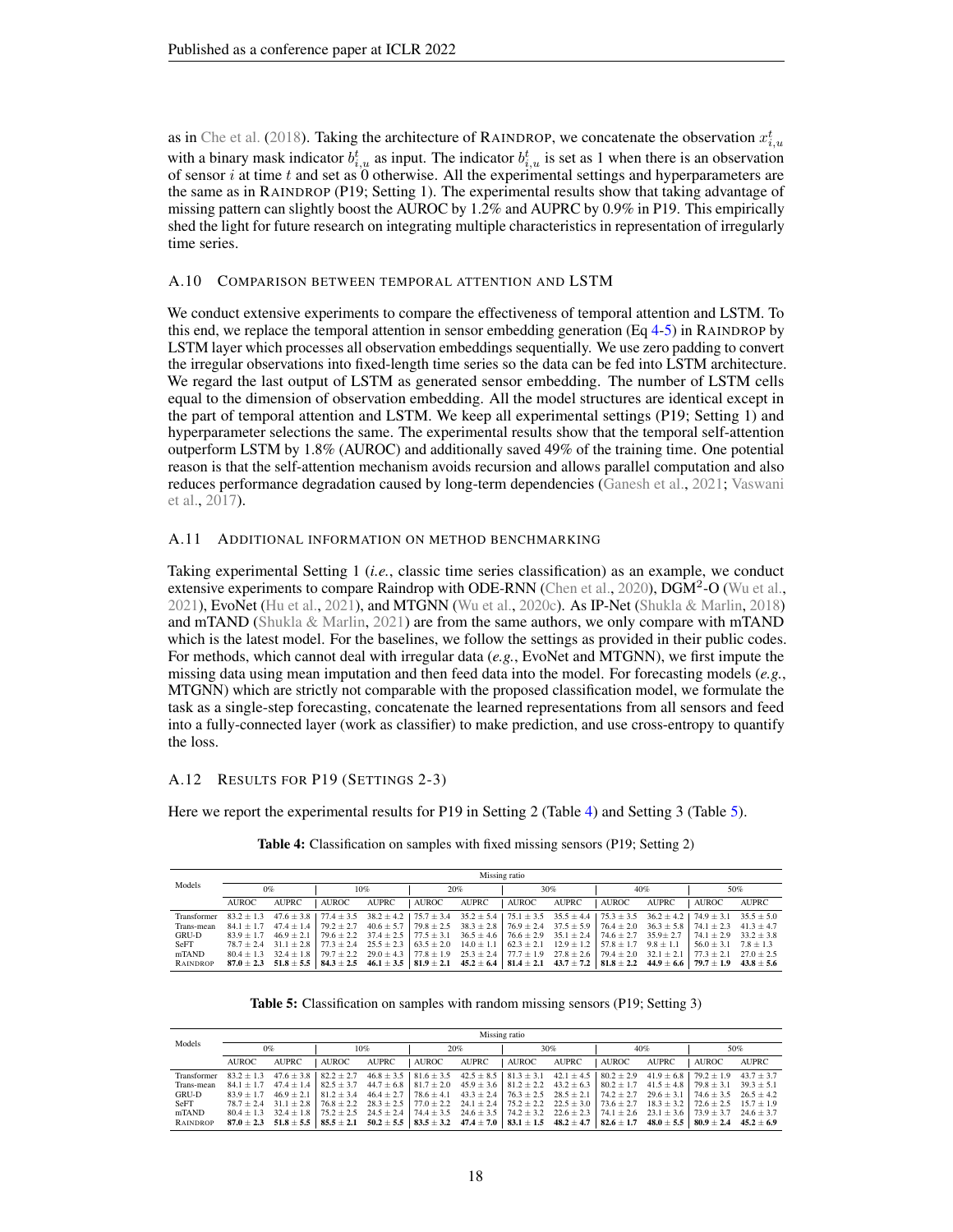| Model              | Generalizing to a new patient group |                                      |                                      |                |                                                                                  |                |                |                |  |  |  |
|--------------------|-------------------------------------|--------------------------------------|--------------------------------------|----------------|----------------------------------------------------------------------------------|----------------|----------------|----------------|--|--|--|
|                    |                                     | Train: Young $\rightarrow$ Test: Old | Train: $Old \rightarrow Test: Young$ |                | Train: Female $\rightarrow$ Test: Male<br>Train: Male $\rightarrow$ Test: Female |                |                |                |  |  |  |
|                    | <b>AUROC</b>                        | <b>AUPRC</b>                         | <b>AUROC</b>                         | <b>AUPRC</b>   | <b>AUROC</b>                                                                     | <b>AUPRC</b>   | <b>AUROC</b>   | <b>AUPRC</b>   |  |  |  |
| Transformer        | $76.2 \pm 0.7$                      | $30.5 \pm 4.8$                       | $76.5 \pm 1.1$                       | $33.7 \pm 5.7$ | $77.8 \pm 1.1$                                                                   | $26.0 \pm 6.2$ | $75.2 \pm 1.0$ | $30.3 \pm 5.5$ |  |  |  |
| Trans-mean         | $80.6 \pm 1.4$                      | $39.8 \pm 4.2$                       | $78.4 \pm 1.1$                       | $35.8 \pm 2.9$ | $80.2 \pm 1.7$                                                                   | $32.1 \pm 1.9$ | $76.4 \pm 0.8$ | $32.5 \pm 3.3$ |  |  |  |
| GRU-D              | $76.5 \pm 1.7$                      | $29.5 \pm 2.3$                       | $79.6 \pm 1.7$                       | $35.2 \pm 4.6$ | $78.5 \pm 1.6$                                                                   | $31.9 \pm 4.8$ | $76.3 \pm 2.5$ | $31.1 \pm 2.6$ |  |  |  |
| <b>SeFT</b>        | $77.5 \pm 0.7$                      | $26.6 \pm 1.2$                       | $78.9 \pm 1.0$                       | $32.7 \pm 2.7$ | $78.6 \pm 0.6$                                                                   | $31.1 \pm 1.2$ | $76.9 \pm 0.5$ | $26.4 \pm 1.1$ |  |  |  |
| mTAND              | $79.0 \pm 0.8$                      | $28.8 \pm 2.3$                       | $79.4 \pm 0.6$                       | $29.8 \pm 1.2$ | $78.0 \pm 0.9$                                                                   | $26.5 \pm 1.7$ | $78.9 \pm 1.2$ | $29.2 \pm 2.0$ |  |  |  |
| RAINDROP w/o graph | $80.5 \pm 1.1$                      | $31.6 \pm 2.1$                       | $78.5 \pm 0.9$                       | $36.7 \pm 2.7$ | $81.3 \pm 1.5$                                                                   | $36.8 \pm 1.7$ | $77.5 \pm 1.9$ | $33.4 \pm 2.6$ |  |  |  |
| RAINDROP           | $83.2 \pm 1.6$                      | $43.6 \pm 4.7$                       | $82.0 \pm 4.4$                       | $44.3 \pm 3.6$ | $85.0 \pm 1.4$                                                                   | $45.2 \pm 2.9$ | $81.2 \pm 3.8$ | $40.7 \pm 2.9$ |  |  |  |

<span id="page-18-2"></span>Table 6: Comparison of results when excluding dependency graph in RAINDROP (P19; Setting 4). The results are the same as in Table [8](#page-19-3) except the row of 'RAINDROP w/o graph', where we do not consider inter-sensor dependencies and set all sensors as independent in the dependency graph.

<span id="page-18-1"></span>

| <b>RAINDROP Model</b>                   | Accuracy                                                                   | Precision                                                          | Recall                                                               | F1 score                                                             |                                                                      |
|-----------------------------------------|----------------------------------------------------------------------------|--------------------------------------------------------------------|----------------------------------------------------------------------|----------------------------------------------------------------------|----------------------------------------------------------------------|
| W/o weights vector $R_u$                | $81.1 \pm 2.6$                                                             | $81.9 \pm 2.4$                                                     | $80.1 \pm 1.6$                                                       | $81.6 \pm 2.1$                                                       |                                                                      |
| W/o inter-sensor dependency             | W/o $e_{i,uv}$<br>$W/\sigma r_{v}$<br>W/o $p_i^t$<br>W/o $\alpha_{i,uv}^t$ | $82.6 \pm 1.2$<br>$86.5 + 2.4$<br>$79.8 \pm 2.7$<br>$85.2 \pm 2.5$ | $82.9 \pm 1.6$<br>$83.3 \pm 1.9$<br>$80.1 \pm 3.6$<br>$86.4 \pm 2.7$ | $84.3 \pm 1.4$<br>$82.6 \pm 1.5$<br>$80.6 \pm 1.7$<br>$84.5 \pm 2.9$ | $83.8 \pm 1.7$<br>$82.9 \pm 1.4$<br>$80.2 \pm 2.9$<br>$85.6 \pm 2.9$ |
| W/o temporal attention                  |                                                                            | $81.5 \pm 1.9$                                                     | $84.6 \pm 1.7$                                                       | $83.9 \pm 2.5$                                                       | $84.2 + 2.2$                                                         |
| W/o sensor level concatenation          | $84.4 \pm 2.1$                                                             | $86.7 \pm 1.1$                                                     | $85.2 \pm 1.9$                                                       | $85.8 \pm 2.6$                                                       |                                                                      |
| W/o regularization term $\mathcal{L}_r$ | $87.3 \pm 2.9$                                                             | $88.6 \pm 3.4$                                                     | $87.1 \pm 2.8$                                                       | $87.6 \pm 3.1$                                                       |                                                                      |
| <b>Full RAINDROP</b>                    | $88.5 + 1.5$                                                               | $89.9 + 1.5$                                                       | $89.9 + 0.6$                                                         | $89.8 \pm 1.0$                                                       |                                                                      |

Table 7: Results of ablation study on the PAM dataset (Setting 1).

### <span id="page-18-0"></span>A.13 EVALUATION ON GROUP-WISE TIME SERIES CLASSIFICATION

To understand whether RAINDROP can adaptively adjust its structure and generalize well to other groups of samples which were not observed while training the model. In this setting we split the data into two groups, based on a specific static attribute. The first split attribute is *age*, where we classify people into *young* (< 65 years) and *old* (≥ 65 years) groups. We also split patients into *male* and *female* by *gender* attribute. Given the split attribute, we use one group as a train set and randomly split the other group into equally sized validation and test set.

Taking P19 as an example, we present the classification results when the training and testing samples are from different groups. As shown in Table [8,](#page-19-3) RAINDROP achieves the best results over all of the four given cross-group scenarios. For instance, RAINDROP claims large margins (with 4.8% in AUROC and 13.1% in AUPRC absolute improvement) over the second best model while training on males and testing on female patients.

Although RAINDROP is not designed to address domain adaptation explicitly, the results show that RAINDROP performs better than baselines when transferring from one group of samples to another. One reason for our good performance is that the learned inter-sensor weights and dependency graphs are sample-specific and their learning is based on the sample's observations. Thus, the proposed RAINDROP has the power, to some extent, to adaptively learn the inter-sensor dependencies based on the test sample's measurements. RAINDROP is not generalizing to new groups, but generalizing to new samples, which leads to a good performance even though our model is not designed for domain adaptation. We validate the reason empirically. We remove the inter-sensor dependencies (set all sensors isolated in the dependency graph; set all  $\alpha_{i,uv}^t$  and  $e_{i,uv}^t$  as 0) in RAINDROP and evaluate the model in group-wise time series classification. The experimental results show that the performance drops a lot when excluding dependency graphs and message passing in RAINDROP (Table [6\)](#page-18-2). Without inter-sensor dependencies our model is on par with other baselines and does not outperform them by a large margin.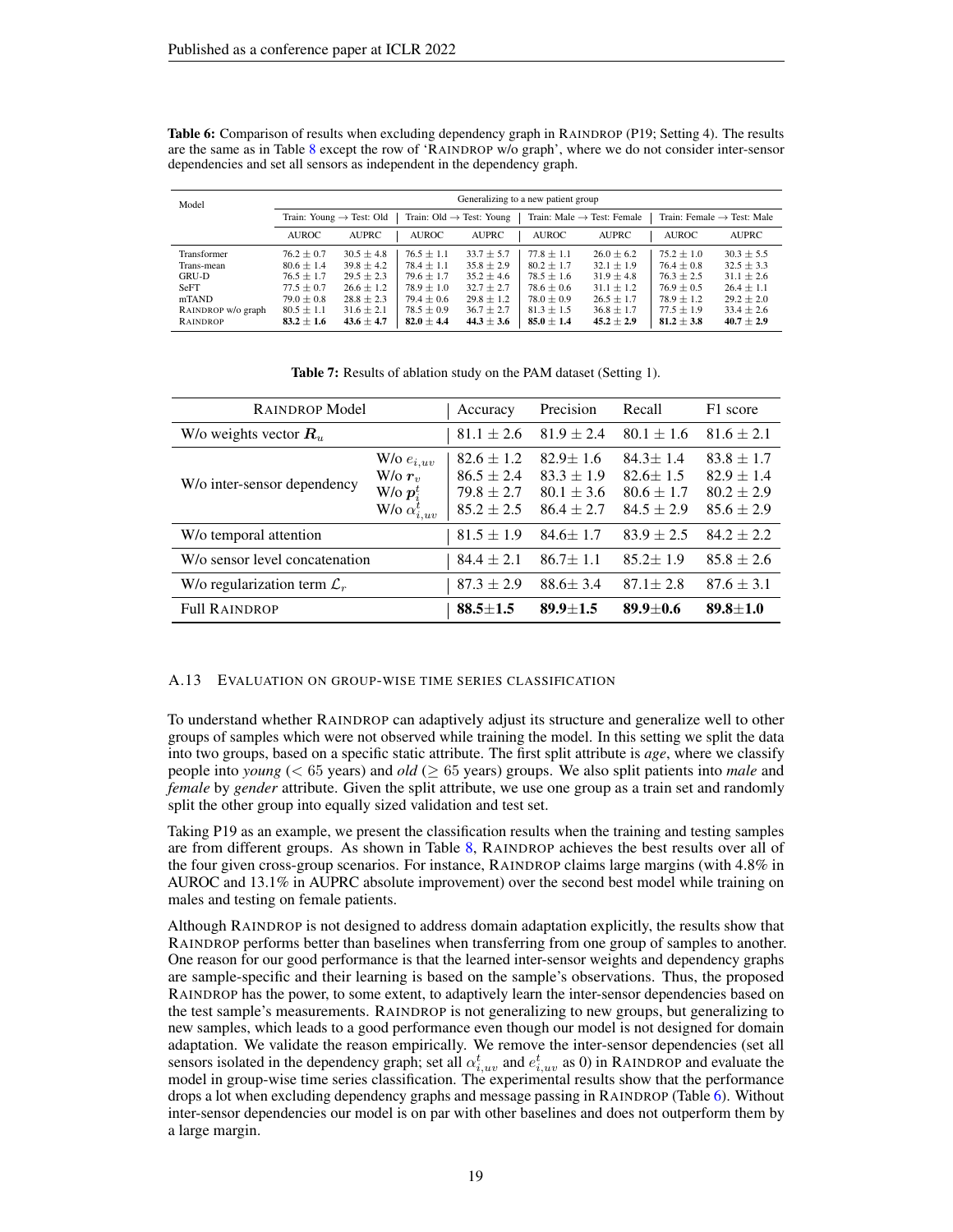<span id="page-19-1"></span>

Figure 4: Learned structure for negative and positive samples (P19; Setting 1). The nodes numbered from 0 to 33 denote 34 sensors used in P19 (sensor names are listed in Appendix [A.15\)](#page-19-2). To make the visualized structures easier to understand, we use darker green to denote higher weight value and yellow to denote lower weight value. We can observe distinguishable patterns across two learned sensor dependency graphs, indicating RAINDROP is able to adaptively learn graph structures that are sensitive to the classification task. For example, we find that the nodes 1 (pulse oximetry), 5 (diastolic BP), and 12 (partial pressure of carbon dioxide from arterial blood) have lower weights in negative samples.

<span id="page-19-3"></span>

| Model       | Generalizing to a new patient group |                                      |                |                                      |                |                                        |                                        |                |  |  |  |
|-------------|-------------------------------------|--------------------------------------|----------------|--------------------------------------|----------------|----------------------------------------|----------------------------------------|----------------|--|--|--|
|             |                                     | Train: Young $\rightarrow$ Test: Old |                | Train: Old $\rightarrow$ Test: Young |                | Train: Male $\rightarrow$ Test: Female | Train: Female $\rightarrow$ Test: Male |                |  |  |  |
|             | <b>AUROC</b>                        | <b>AUPRC</b>                         | <b>AUROC</b>   | <b>AUPRC</b>                         | <b>AUROC</b>   | <b>AUPRC</b>                           | <b>AUROC</b>                           | <b>AUPRC</b>   |  |  |  |
| Transformer | $76.2 \pm 0.7$                      | $30.5 \pm 4.8$                       | $76.5 \pm 1.1$ | $33.7 \pm 5.7$                       | $77.8 \pm 1.1$ | $26.0 \pm 6.2$                         | $75.2 \pm 1.0$                         | $30.3 \pm 5.5$ |  |  |  |
| Trans-mean  | $80.6 \pm 1.4$                      | $39.8 \pm 4.2$                       | $78.4 \pm 1.1$ | $35.8 \pm 2.9$                       | $80.2 \pm 1.7$ | $32.1 \pm 1.9$                         | $76.4 \pm 0.8$                         | $32.5 \pm 3.3$ |  |  |  |
| GRU-D       | $76.5 \pm 1.7$                      | $29.5 \pm 2.3$                       | $79.6 \pm 1.7$ | $35.2 \pm 4.6$                       | $78.5 \pm 1.6$ | $31.9 \pm 4.8$                         | $76.3 \pm 2.5$                         | $31.1 \pm 2.6$ |  |  |  |
| SeFT        | $77.5 \pm 0.7$                      | $26.6 \pm 1.2$                       | $78.9 \pm 1.0$ | $32.7 \pm 2.7$                       | $78.6 \pm 0.6$ | $31.1 \pm 1.2$                         | $76.9 + 0.5$                           | $26.4 \pm 1.1$ |  |  |  |
| mTAND       | $79.0 \pm 0.8$                      | $28.8 \pm 2.3$                       | $79.4 \pm 0.6$ | $29.8 \pm 1.2$                       | $78.0 \pm 0.9$ | $26.5 \pm 1.7$                         | $78.9 \pm 1.2$                         | $29.2 \pm 2.0$ |  |  |  |
| RAINDROP    | $83.2 \pm 1.6$                      | $43.6 \pm 4.7$                       | $82.0 \pm 4.4$ | $44.3 \pm 3.6$                       | $85.0 \pm 1.4$ | $45.2 \pm 2.9$                         | $81.2 \pm 3.8$                         | $40.7 \pm 2.9$ |  |  |  |

Table 8: Classification results when train and test samples originate from different groups (P19).

### <span id="page-19-0"></span>A.14 FURTHER DETAILS ON ABLATION STUDY

We provide ablation study, taking PAM at Setting 1 as an example, in Table [7.](#page-18-1) In the setup of 'W/o sensor level concatenation', we take the average of all sensor embeddings (in stead of concatenating them together) to obtain sample embedding. Experimental results show that the full RAINDROP model achieves the best performance, indicating every component or designed structure is useful to the model. For example, we find that excluding inter-sensor attention weights  $\alpha_{i,uv}^{t}$  will cause a decrease of 3.9% in accuracy while excluding edge weights  $e_{i,uv}$  (i.e., dependency graphs) will drop the accuracy by 7.1%.

#### <span id="page-19-2"></span>A.15 VISUALIZATION OF INTER-SENSOR DEPENDENCY GRAPHS LEARNED BY RAINDROP

We visualize the learned inter-sensor dependencies (*i.e.*,  $e_{i,uv}$  before the averaging operation in Eq. [3\)](#page-5-1) on P19 in early sepsis prediction. The visualizations are implemented with Cytoscape [\(Shannon](#page-12-17) [et al.,](#page-12-17) [2003\)](#page-12-17). The data shown are for testing set of P19 including 3,881 samples (3708 negative and 173 positive). As RAINDROP learns the specific graph for each sample, we take average of all positive samples and visualize it in Figure [4b](#page-19-1); and visualize the average of all negative samples in Figure [4b](#page-19-1). As we take average, the edges with weights smaller than 0.1 (means they rarely appear in graphs) are ignored. The averaged edge weights range from 0.1 to 1. We initialize all sample graphs as complete graph that has  $1,156 = 34 \times 34$  edges, then prune out 50% of them in training phase, remaining 578 edges. The 34 nodes in figures denote 34 sensors measured in P19, as listed